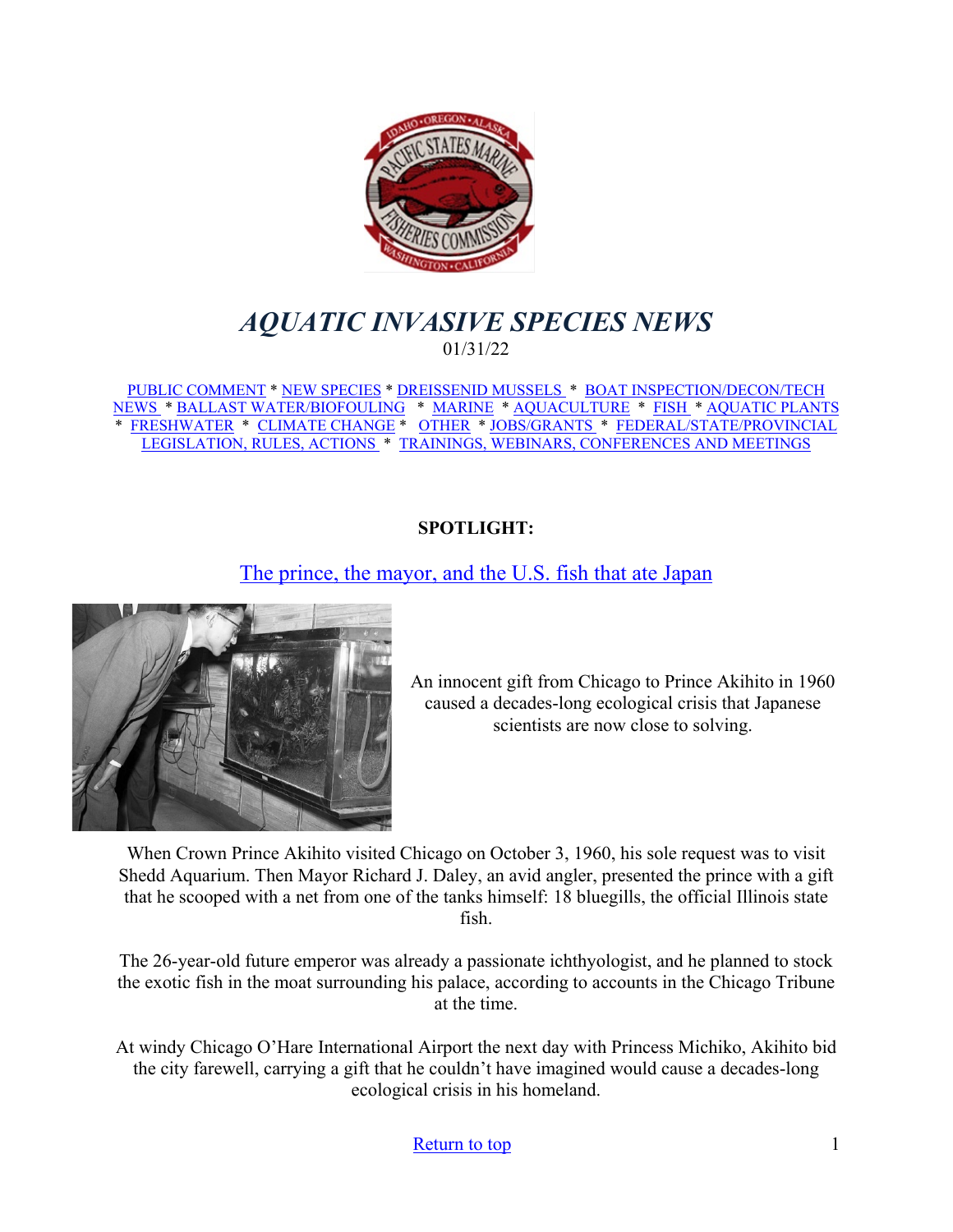In the intervening six decades, the bluegills became an invasive, species-destroying nightmare, crowding Japanese freshwater lakes and rivers and destroying native fish biodiversity, says Kenji Saitoh, a researcher at the country's Fisheries Resources and Education Agency.

Fortunately, science has marched on in 60 years. Now, Japanese geneticists are experimenting with the gene editing wizardry of CRISPR to sterilize the invasive bluegills. If the initiative succeeds, wildlife managers could use the same technique to rid the U.S. of damaging aquatic invasives such as the Asian carp.

[\[continue reading\]](https://www.nationalgeographic.com/environment/article/the-prince-the-mayor-and-the-us-fish-that-ate-japan)

# **PUBLIC COMMENT**

### <span id="page-1-0"></span>[BOEM Seeks Public Comment on Draft Environmental Analysis of Northern California Wind](https://www.boem.gov/newsroom/press-releases/boem-seeks-public-comment-draft-environmental-analysis-northern-california)  [Energy Area](https://www.boem.gov/newsroom/press-releases/boem-seeks-public-comment-draft-environmental-analysis-northern-california)

As part of the Biden-Harris administration's goal of permitting 30 gigawatts (GW) of offshore wind energy by 2030, the Bureau of Ocean Energy Management (BOEM) today announced the release of its draft Environmental Assessment (EA) on the potential impacts from future commercial leasing and related site characterization and assessment activities within the Humboldt Wind Energy Area (WEA). The Humboldt WEA is approximately 206 square miles that, if developed, could bring up to 1.6 GW of clean energy to the grid, enough to power approximately 560,000 homes.

The draft EA considers potential environmental impacts and socioeconomic effects from issuing offshore wind energy leases and related site characterization and assessment activities within the Humboldt WEA. Site characterization activities include geophysical, geotechnical, archaeological, and biological surveys needed to develop specific project proposals on those leases. Site assessment activities could include installation and operation of meteorological buoys in support of leases that may be issued.

"BOEM is requesting public comments on the adequacy of our environmental analysis and of the measures designed to avoid or reduce potential environmental impacts," said BOEM's Pacific Office regional director Doug Boren. "BOEM will consider such comments before determining whether to issue a finding of no significant impact or to conduct additional analyses under the National Environmental Policy Act."

Before approving the construction of any offshore wind energy facility on a potential future lease in the Humboldt WEA, BOEM will develop an Environmental Impact Statement to analyze the specific environmental consequences of constructing and operating such a facility, in consultation with Tribes and appropriate federal, state, and local agencies, and with participation by stakeholders and the public.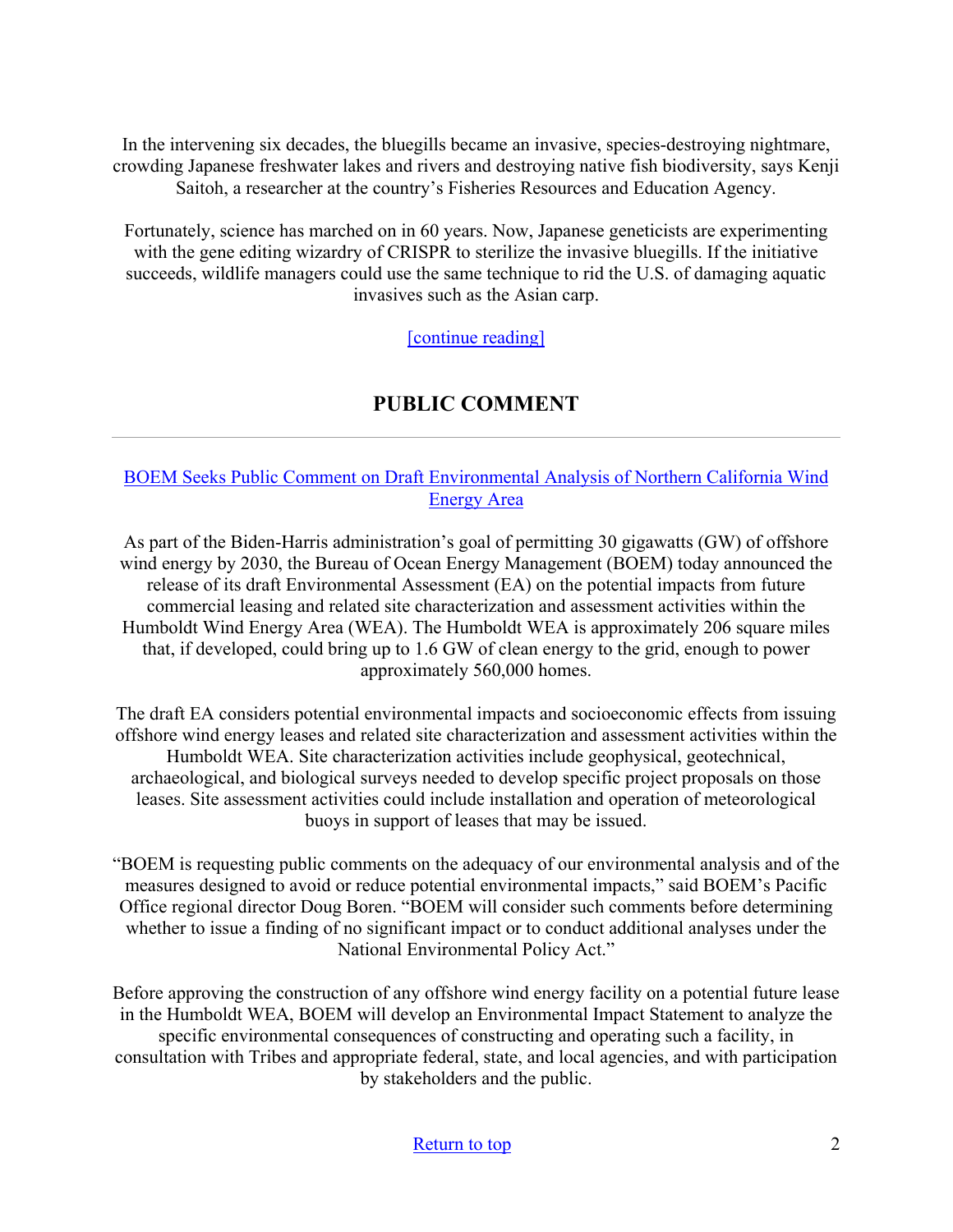BOEM is also requesting public comments related to potential impacts to historic properties from commercial leasing and site characterization and assessment activities in the Humboldt WEA. This is part of BOEM's National Historic Preservation Act Section 106 Programmatic Agreement with the State of California covering wind energy development offshore that state.

Today's announcement initiates a 30-day public review and comment period on the draft EA, which will end at 11:59 p.m. (Eastern) on Feb. 10, 2022. To facilitate public input, BOEM will host two virtual meetings. The first meeting will be held on January 25, 2022, from 9 a.m. – 12 p.m. The second meeting will be held on Jan. 26, 2022, from 5 p.m. – 8 p.m. Meeting times listed are in Pacific Time.

The draft EA, instructions on how to submit comments and information on the public meetings can be found online at [www.boem.gov/HumboldtEA](http://www.boem.gov/HumboldtEA)

**--**

# [Interior Department Seeks Nominations for Committee to](https://www.doi.gov/pressreleases/interior-department-seeks-nominations-committee-replace-derogatory-names)  [Replace Derogatory Names](https://www.doi.gov/pressreleases/interior-department-seeks-nominations-committee-replace-derogatory-names)

The Department of the Interior announced today that it is seeking nominations for members of the new Advisory Committee on Reconciliation in Place Names. The committee will identify geographic names and federal land unit names that are considered derogatory and solicit proposals on replacement names.

On November 19, 2021, Secretary Deb Haaland directed the National Park Service to form the committee as part of a broad effort to review and replace derogatory names of the nation's geographic features. Secretary Haaland also declared "squaw" to be a derogatory term and instructed the Board on Geographic Names – the federal body tasked with naming geographic places – to implement procedures to remove the term from federal usage.

"Too many of our nation's lands and waters continue to perpetuate a legacy of oppression. This important advisory committee will be integral to our efforts to identify places with derogatory terms whose expiration dates are long overdue," said Secretary Haaland. "I look forward to broad engagement from Tribes, civil rights scholars and academics, stakeholders, and the general public as we advance our goals of equity and inclusion."

"The establishment of this committee is a momentous step in making our nation's public lands and waters more welcoming and open to people of all backgrounds," said National Park Service Director Chuck Sams. "These committee members, who will reflect the diversity of America, will serve their country in an important way."

The Committee will consist of no more than 17 discretionary members to be appointed by the Secretary, including: At least four members of an Indian Tribe; At least one representative of a Tribal organization; At least one representative of a Native Hawaiian organization;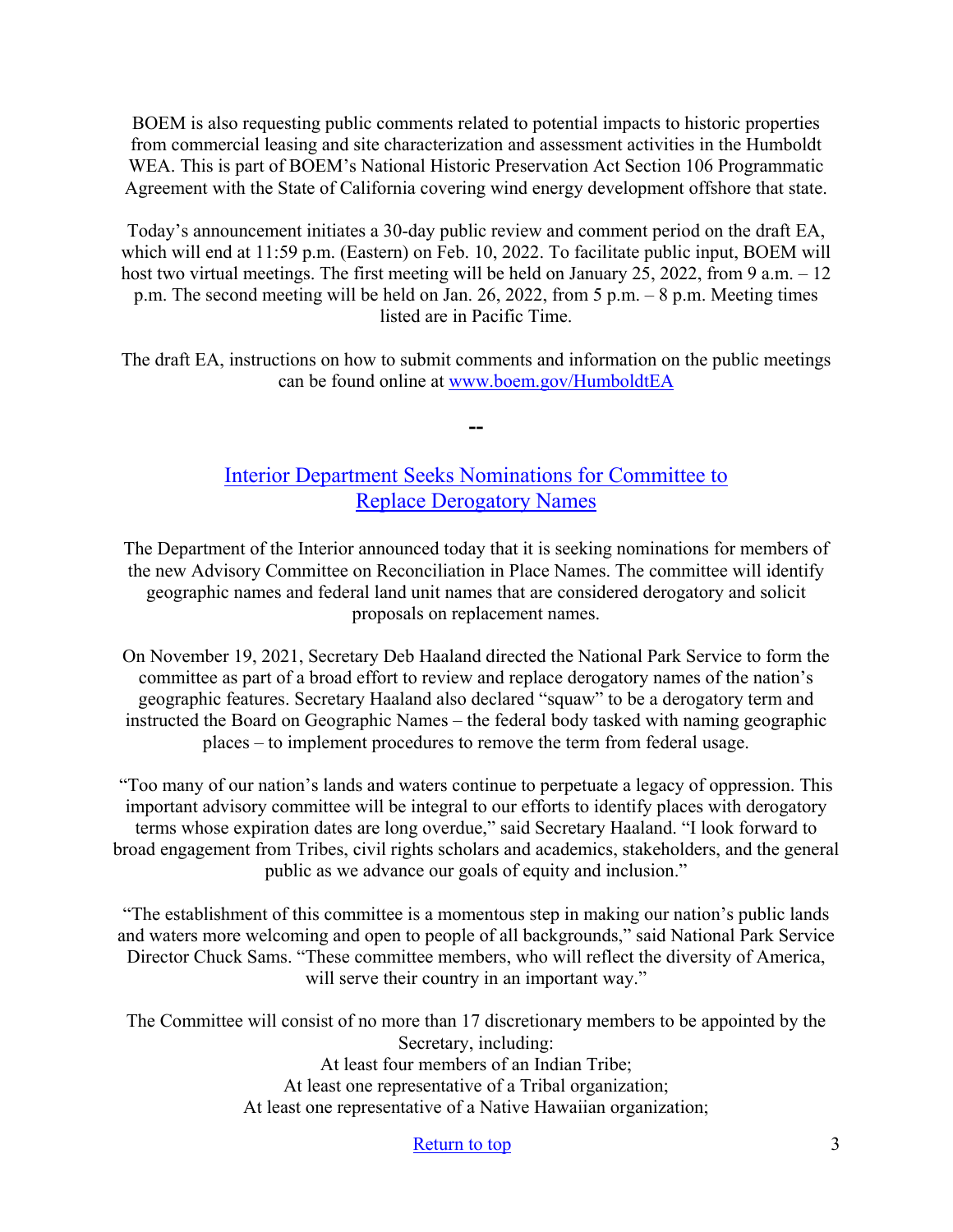At least four people with backgrounds in civil rights or race relations; At least four people with expertise in anthropology, cultural studies, geography, or history; and At least three members of the general public.

Nominations must include a resume providing an adequate description of the nominee's qualifications, including information that would enable the Department to make an informed decision regarding meeting the membership requirements of the committee and contact information. More details on the committee and how to apply are available in the [Federal](https://public-inspection.federalregister.gov/2022-00224.pdf)  [Register.](https://public-inspection.federalregister.gov/2022-00224.pdf) Nominations for the committee must be submitted to Joshua Winchell, Office of Policy, National Park Service, at reconciliation committee@nps.gov.

## <span id="page-3-0"></span>[Request for Nominations published in today's Federal Register for the newly re](https://www.doi.gov/pressreleases/interior-department-calls-nominations-serve-committee-coordinating-federal-actions)[established Invasive Species Advisory Committee \(ISAC\)](https://www.doi.gov/pressreleases/interior-department-calls-nominations-serve-committee-coordinating-federal-actions)

**--**

The Department of the Interior announced today that it will appoint new members to the Invasive Species Advisory Committee (Committee), which provides information and expert advice to inform federal government activities related to invasive species. The Committee's efforts to address the threat of invasive species will help advance the conservation goals of the America the Beautiful initiative, while also bolstering climate resilience for communities across the country.

Chartered under the Federal Advisory Committee Act, the Committee provides advice to support the National Invasive Species Council (NISC), an interagency body that provides the vision and national leadership to coordinate, sustain and expand federal efforts to safeguard the interests of the United States through the prevention, eradication, and control of invasive species, and through the restoration of ecosystems and other assets impacted by invasive species.

After having been active for nearly two decades, the Trump administration defunded and disbanded the Committee in 2019. President Biden reestablished the Committee on September 30, 2021.

…

The Committee will consist of up to 20 members who will have a broad range of expertise and stakeholder interests that includes non-federal government agencies (e.g., state, territorial, tribal, local); academia, research institutions, and scientific societies; the private sector and industry/trade associations; conservation and land management organizations; landowners, farmers, ranchers, foresters, and other resource users; public health specialists; education and outreach specialists; regional organizations; and citizen scientists, recreationists, and other public interest groups.

Ex officio members from several national organizations and associations engaged in addressing invasive species and their impacts may also be appointed.

Information on how to submit formal nominations for the ISAC is available in [the Federal](https://www.federalregister.gov/public-inspection/2022-01390/requests-for-nominations-invasive-species-advisory-committee)  [Register notice.](https://www.federalregister.gov/public-inspection/2022-01390/requests-for-nominations-invasive-species-advisory-committee)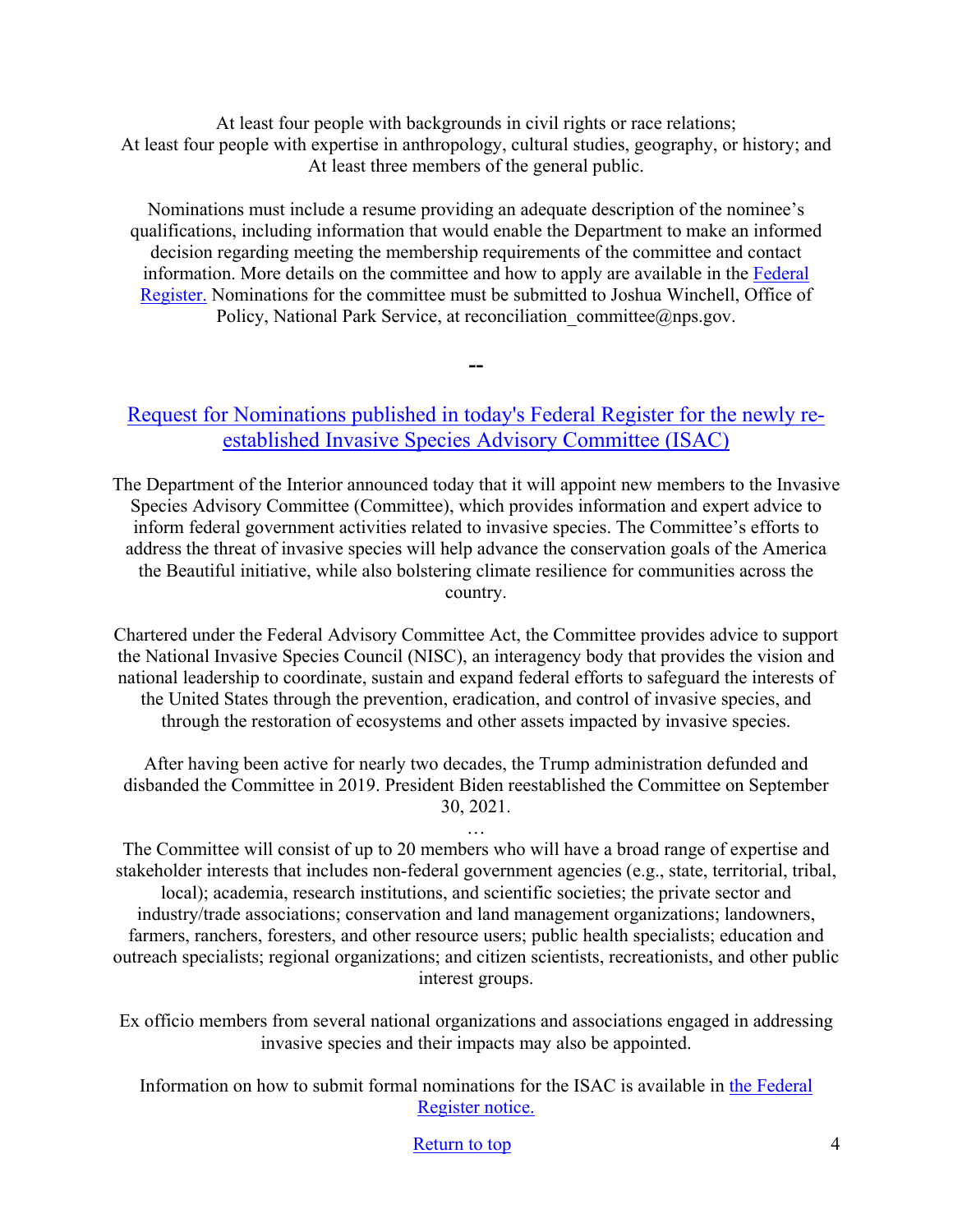# **NEW SPECIES SIGHTINGS**

**Want to get more new species alerts?** USGS NAS:<https://nas.er.usgs.gov/AlertSystem/default.aspx> IMAP INVASIVES: [https://www.imapinvasives.org](https://www.imapinvasives.org/)

## **DREISSENIDS**

# **OTHER AIS**

### **WATCH LIST**

[Canada] DFO wants people to report sightings of European Green Crabs in the Salish Sea. Sightings can be reported to  $AISPACIFIC@dfo-mpo.gc.ca$ 

[Canada] What the shell is out there? Columbia Shuswap Invasive Species Society wants help [documenting what kinds of shells are out there.](https://www.castanet.net/news/Salmon-Arm/344047/Columbia-Shuswap-Invasive-Species-Society-wants-help-documenting-what-kinds-of-shells-are-out-there) 

# **DREISSENID MUSSELS**

<span id="page-4-0"></span>[Pierre prepares water system for invasive mussel \(1/24/22\)](https://listen.sdpb.org/environment/2022-01-24/pierre-prepares-water-system-for-invasive-mussel)

The city of Pierre is constructing a new water system that will draw from the Missouri River, and the \$37 million project includes precautions against invasive zebra mussels. Delvin DeBoer, a special project engineer with AE2S in Sioux Falls, is helping the city with plans to prevent the mussels from attaching to the infrastructure.

"There's actually two parts then to protecting the system against zebra mussels," DeBoer said. "One is to provide a screen that the zebra mussels won't grow on, and the second is to provide this liquid substance that will prevent their growth inside the pipes."

[Plankton samples show invasive mussels kept out of BC waters for another year \(1/18/22\)](https://www.castanet.net/news/Salmon-Arm/357340/Plankton-samples-show-invasive-mussels-kept-out-of-BC-waters-for-another-year)

The ministry reported 75 bodies of water were monitored throughout the season by various organizations, collecting 900 plankton samples, all of which showed no evidence of invasive mussels.

[Zebra mussels could point the way toward non-stick surfaces and medical adhesives \(1/13/22\)](https://news.engineering.utoronto.ca/zebra-mussels-could-point-the-way-toward-non-stick-surfaces-and-medical-adhesives/) A water tank full of coin-sized invertebrates may not be the first thing you'd expect to see in a materials science and engineering research lab. But Professor Eli Sone (BME, MSE) and his team have been studying both zebra and quagga mussels for years, in the hope that they can offer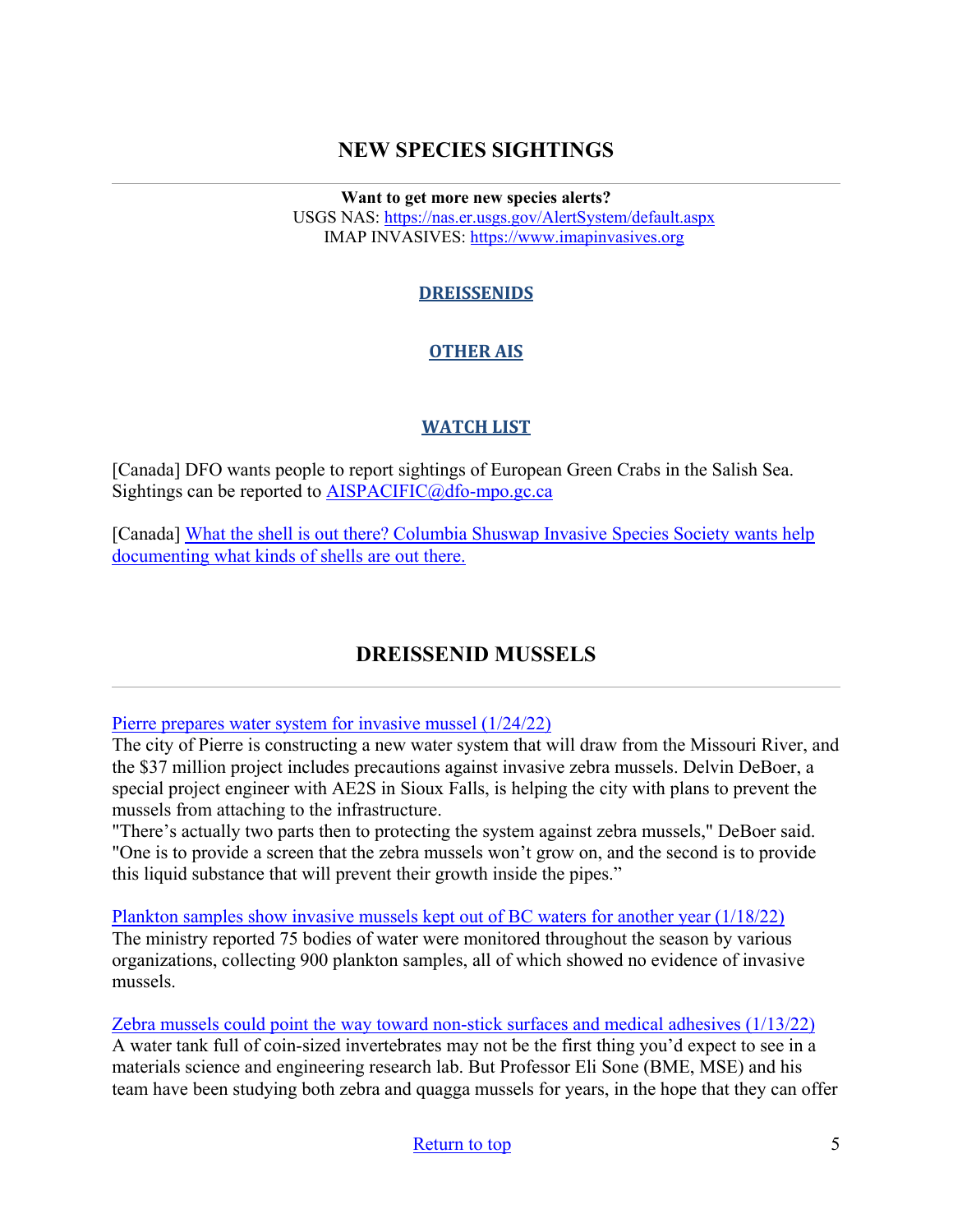insights into a diverse range of challenges. "There's a materials science angle, but there's also a biomedical angle," says Sone. "On the one hand, these mussels are a problem in terms of what we call biofouling, so we're looking to design materials or coatings to keep them from clogging water intake pipes, for example." "But on the other hand, if we understand why they stick so well, that could help us design things like non-toxic biodegradable glues, which could offer an alternative to internal stitches for surgery or localized drug delivery applications."

# **BOAT INSPECTION/DECON/TECH NEWS**

<span id="page-5-0"></span>[New program aims to prevent spread of aquatic invasive species by transported watercraft](https://ktvz.com/news/2022/01/11/new-program-aims-to-prevent-spread-of-aquatic-invasive-species-by-transported-watercraft/)   $(1/11/22)$ 

The Pacific States Marine Fisheries Commission has initiated a new program to prevent delays during the transport of watercraft destined for the states of Washington, Oregon, Idaho and Montana. The program, "Call Before You Haul," provides a toll-free phone number boat transporters can call prior to transporting watercraft from outside the Pacific Northwest to one of the aforementioned states. The program is currently being piloted in 10 states and is intended to be expanded to all states in 2022.

# **BALLAST WATER/BIOFOULING**

<span id="page-5-1"></span>[Damen signs up Erma First to supply world's smallest ballast water treatment system \(1/20/22\)](https://www.hellenicshippingnews.com/damen-signs-up-erma-first-to-supply-worlds-smallest-ballast-water-treatment-system/) Damen has signed its first contact with ballast water treatment systems producer Erma First. Greek company Erma First will be supplying its oneTANK, which is the world's smallest ballast water treatment system. oneTANK uses chemical injection methods to clean ships' ballast water and therefore represents an important expansion of Damen's ballast water treatment system portfolio. The contract also marks a key milestone in the cooperation between Damen and the Greek maritime supply sector.

### [Ballastwater Equipment Manufacturers' Association recognized by the IMO as an approved](https://www.hellenicshippingnews.com/ballastwater-equipment-manufacturers-association-recognized-by-the-imo-as-an-approved-voice-of-the-industry/)  [voice of the industry \(1/18/22\)](https://www.hellenicshippingnews.com/ballastwater-equipment-manufacturers-association-recognized-by-the-imo-as-an-approved-voice-of-the-industry/)

The Ballastwater Equipment Manufacturers' Association (BEMA) has announced that they received news from the IMO that they have been granted Non-Governmental Organization (NGO) Consultative Status. This designation allows BEMA to attend IMO meetings and contribute to the work of the IMO by submitting technical input and providing specialized operational and technical expertise on ballast water management systems (BWMS).

[Antarctica: Invasive species 'hitchhiking' on ships \(1/10/22\)](https://www.bbc.com/news/science-environment-59914729)

Species from around the world that are "hitching a lift" on ships threaten Antarctica's pristine marine ecosystem. That is the conclusion of [a study](https://www.pnas.org/cgi/doi/10.1073/pnas.2110303118) tracking research, fishing and tourist vessels that routinely visit the protected, otherwise isolated region. It revealed that ships from 1,500 ports around the globe visit Antarctica.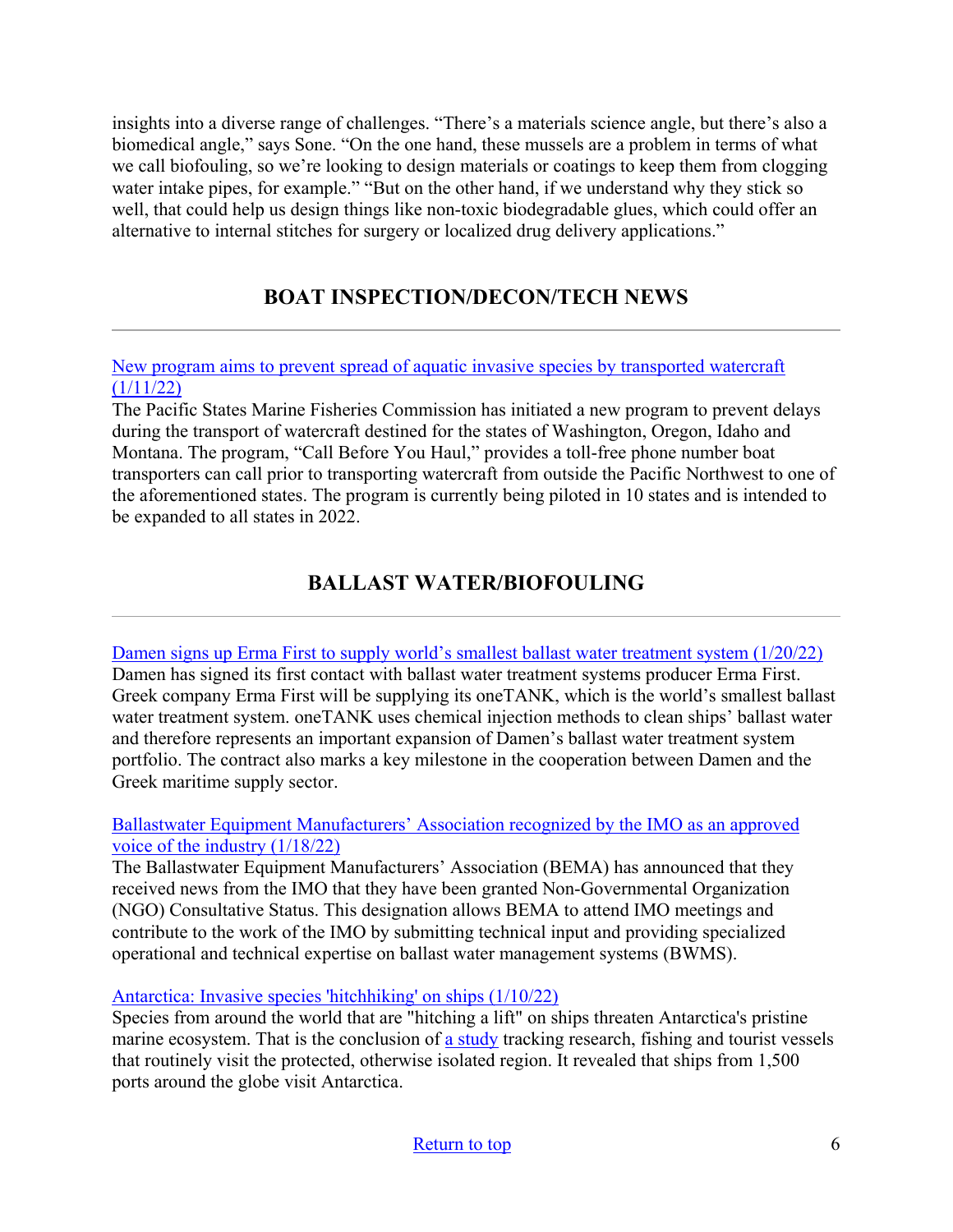"These ships travel all around the world," explained lead researcher Arlie McCarthy from the University of Cambridge. "It means that almost anywhere could be a potential source for invasive species." Those non-native species, she explained, "can completely change an ecosystem". "They can create entirely new habitats that would make it harder for those amazing Antarctic animals to find their own place to live."

# **MARINE**

#### <span id="page-6-0"></span>[Washington takes emergency action to stop thousands of invasive green crabs \(1/20/22\)](https://www.thenewstribune.com/news/state/washington/article257512374.html)

Gov. Jay Inslee issued an [emergency order](https://www.governor.wa.gov/sites/default/files/proclamations/22-02%20-%20Green%20Crab%20Emergency%20%28tmp%29.pdf?utm_medium=email&utm_source=govdelivery) to address the explosion of the European green crab population within the Lummi Nation's Sea Pond and outer coast areas, Wednesday, Jan. 19. The emergency order creates three primary actions to eradicate the invasive species and prevent permanent establishment, which would particularly harm endangered species, impact resources that are part of the cultural identity of Washington Tribes and Native peoples, and affect small businesses. Under the order, the Department of Fish and Wildlife will implement emergency measures. The Department of Ecology, the Department of Natural Resources and the State Parks and Recreation Commission will identify European green crab management as a high priority on their respective state-owned aquatic lands and facilitate implementing emergency measures. Finally, the order urges the Legislature to provide additional emergency funding as requested by the Department of Fish and Wildlife as soon as possible.

#### [Are European Green Crabs here to stay? \(1/19/22\)](https://www.newportnewstimes.com/community/are-european-green-crabs-here-to-stay/article_d91c5d38-78a4-11ec-9be9-f76ca07a0515.html)

In recent years, European green crabs have become a species of increasing concern on the coast. They are a globally invasive species that prey on native species, including shellfish and smaller crabs. Furthermore, they can tear up valuable eelgrass meadows and deprive native species of food and shelter. Green crabs arrived in Oregon estuaries during the 1990s but remained rare until the 2015-2016 El Niño. They are now abundant enough to be observed by divers and caught in sports traps.

#### [\[Washington\] Sequim's invasive green crab count low in 2021 \(1/13/22\)](https://www.sequimgazette.com/news/sequims-invasive-green-crab-count-low-in-2021/)

As local European green crab totals stayed relatively low in 2021, the Sequim-Dungeness area remains centered between growing infestations from Neah Bay to Whatcom County. Sequim's population of the invasive species was a fraction of those found in the Lummi sea pond west of Bellingham where more than 70,000 green crabs were captured. In late November, the Lummi Indian Business Council declared a disaster with Washington Sea Grant's Crab Team reporting it to be Washington's largest infestation along inland shorelines. In comparison, resource managers with the Washington Maritime National Wildlife Refuge in Dungeness and Jamestown S'Klallam Tribe at Sequim Bay reported 24 combined captures (eight and 16, respectively) last year.

#### [Out of the blue: New nuisance neonative may invade the Gulf of Maine](https://lnks.gd/l/eyJhbGciOiJIUzI1NiJ9.eyJidWxsZXRpbl9saW5rX2lkIjoxMjMsInVyaSI6ImJwMjpjbGljayIsImJ1bGxldGluX2lkIjoiMjAyMjAxMTkuNTIwMjY0MTEiLCJ1cmwiOiJodHRwczovL2RyaXZlLmdvb2dsZS5jb20vZmlsZS9kLzFiVkMwSEg3bUxFQnd0LW9BLUdVZVFVUllXMzhncDJkci92aWV3P3V0bV9tZWRpdW09ZW1haWwmdXRtX3NvdXJjZT1nb3ZkZWxpdmVyeSJ9.GpVSiXP0Z6EHZZph-v2rusBcSjjOuXiunKWTKrfPQrc/s/955051654/br/125304234729-l)

Johnson, David S. "The Savory Swimmer Swims North: A Northern Range Extension of the Blue Crab Callinectes sapidus?" Journal of Crustacean Biology 30, no. 1 (2015), 105-110.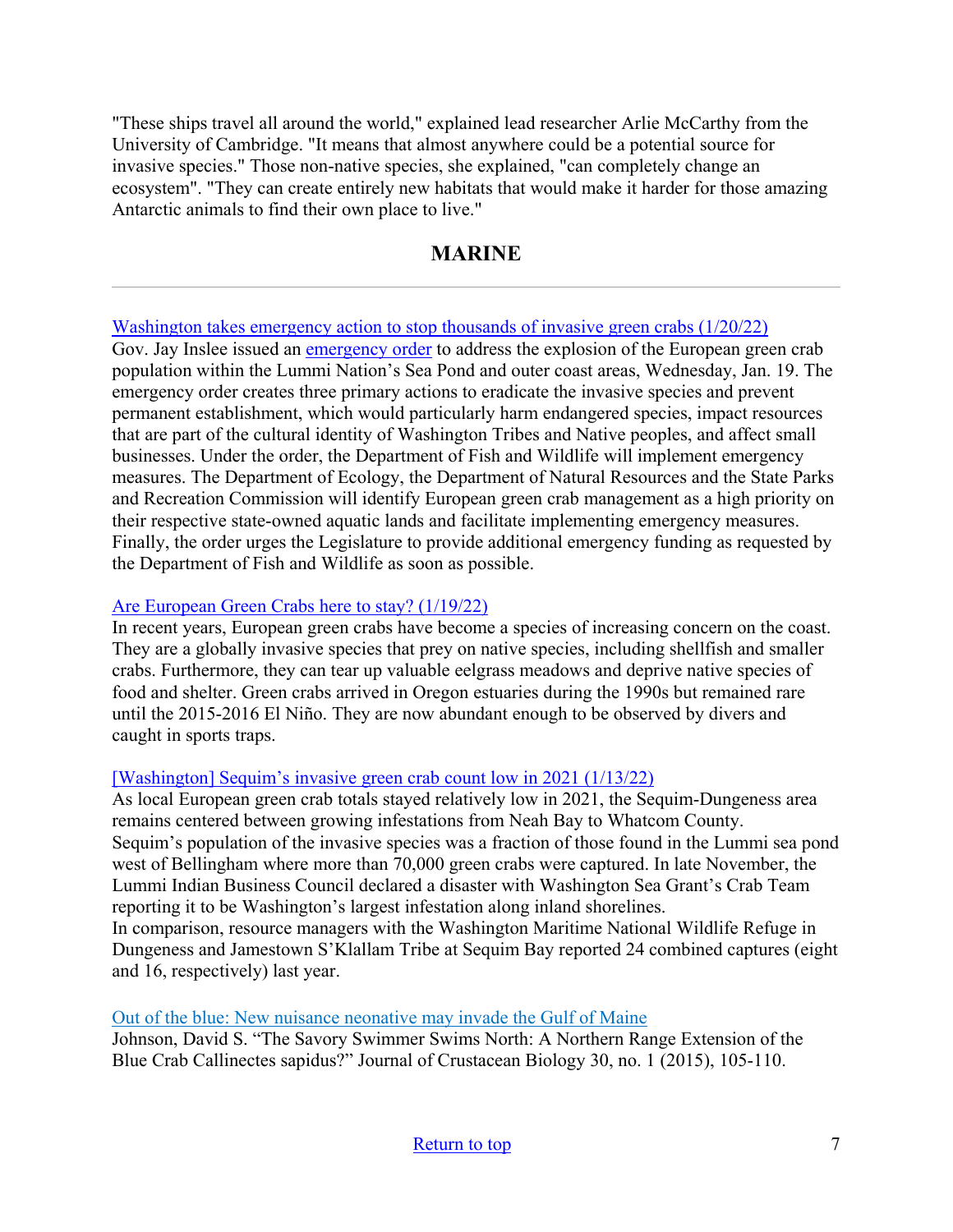Campbell, M. et al. 2022. [Rapid spatial expansion and population increase of invasive lionfish](https://link.springer.com/content/pdf/10.1007/s10530-021-02625-1?utm_source=toc&utm_medium=email&utm_campaign=toc_10530_24_1&utm_content=etoc_springer_20220108)  [\(Pterois spp.\) observed on natural habitats in the northern Gulf of Mexico.](https://link.springer.com/content/pdf/10.1007/s10530-021-02625-1?utm_source=toc&utm_medium=email&utm_campaign=toc_10530_24_1&utm_content=etoc_springer_20220108) Biological Invasions. (2022) 24:93–105

# **AQUACULTURE**

### <span id="page-7-0"></span>[\[Oregon\] USDA awards grant to keep local seafood local \(1/24/22\)](https://www.thenewsguard.com/news/usda-awards-grant-to-keep-local-seafood-local/article_0216ee4a-7889-11ec-ad42-bb887868ea66.html)

The United States Department of Agriculture (USDA) has awarded The Oregon Coast Visitors Association \$735,200 for a grant titled Capturing Value by Keeping Local Seafood Local. This effort will expand the regional distribution network of smaller seafood and aquaculture producers on the Oregon Coast whose operating budgets are under \$1 million annually.

### [Seed money: USDA commits \\$500,000 for Alaska kelp production \(1/20/22\)](https://www.nationalfisherman.com/alaska/seed-money-usda-commits-500-000-for-alaska-kelp-production)

The U.S. Department of Agriculture announced a \$500,000 grant for Alaska's Southeast Conference to boost mariculture and the blue economy in the state. The Juneau-based Southeast Conference — which was created in 1958 to incubate what would become the Alaska Marine Highway System — is now charged with creating "a blueprint for a mariculture (seaweed and other sea products) processing facility on Prince of Wales Island," according to the USDA announcement.

### [BC shellfish growers adopt innovative traceability system \(1/14/22\)](https://thefishsite.com/articles/bc-shellfish-growers-adopt-innovative-traceability-system)

The British Columbia Shellfish Growers Association (BCSGA) has partnered with BlueTrace to improve the traceability of the province's shellfish businesses. The deal means that the BCSGA will subsidise 95 percent of the cost for any of its members to adopt the Maine-based company's high tech traceability system. "The shellfish growers of British Columbia raise some of the best oysters, clams, mussels, scallops and geoducks in the world. We are excited to help these innovative farmers continue to develop a safe, and prosperous industry," said Dr Chip Terry, CEO of BlueTrace, in a press release.

## [Washington Supreme Court OKs Cooke Aquaculture steelhead farming \(1/13/22\)](https://ktvz.com/news/ap-oregon-northwest/2022/01/13/wa-supreme-court-oks-cooke-aquaculture-steelhead-farming/)

The Washington state Supreme Court has unanimously upheld permits that will allow Cooke Aquaculture Pacific to farm steelhead trout in net pens in Washington waters. The Seattle Times reports the decision clears the permit hurdle for the international aquaculture giant to change its operations from farming Atlantic salmon to steelhead. That's good news for Cooke and the Jamestown S'Kllalam tribe, which in 2019 announced a joint venture with Cooke Aquaculture Pacific to rear native steelhead trout. Wild Fish Conservancy director Kurt Beardslee said the fight will continue this year when the state Department of Natural Resources begins a more wide-ranging review in determining whether to renew state leases for the tidelands over which the pens are placed.

[Is 2022 the year US offshore aquaculture finally gains traction? \(1/11/22\)](https://www.intrafish.com/aquaculture/is-2022-the-year-us-offshore-aquaculture-finally-gains-traction-/2-1-1139918)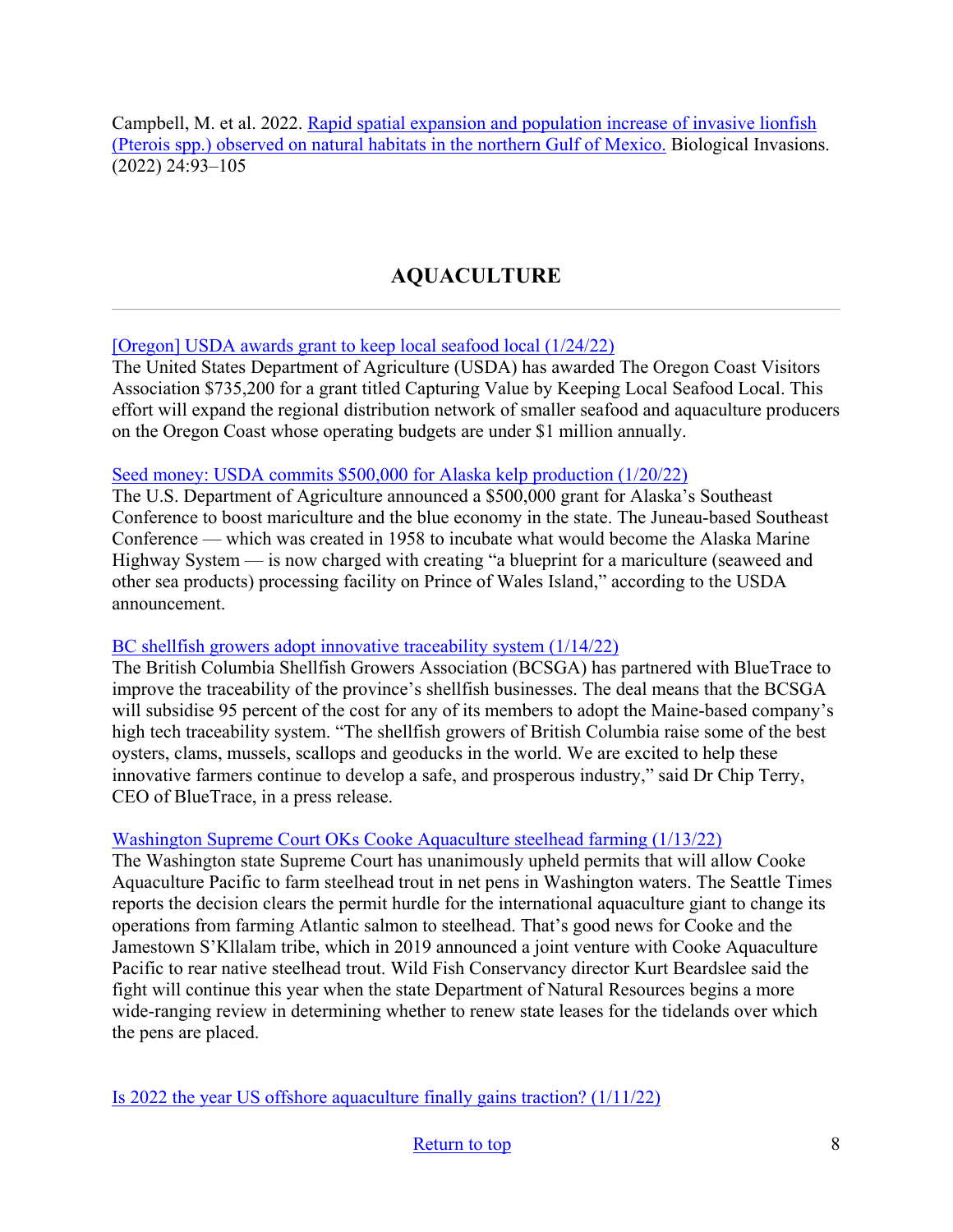For several years, efforts to establish offshore aquaculture in US waters has been stalled in Congress. But Sarah Brenholt, the new campaign manager for the offshore advocacy effort known as Stronger America Through Seafood (SATS) believes there is ample opportunity to move the needle at the federal level this year.

## **FISH**

#### <span id="page-8-0"></span>[Hundreds of invasive aquarium fish removed from San Marcos River \(1/18/22\)](https://www.ksat.com/news/local/2022/01/18/hundreds-of-invasive-aquarium-fish-removed-from-san-marcos-river/)

A total of 406 invasive suckermouth armored catfish were removed from the San Marcos River in recent weeks. Texas Rivers and Streams, a division of Texas Parks and Wildlife, posted a photo on Facebook Thursday stating that the fish were removed during a dewatering event at Rio Vista Park. The fish "have been introduced to numerous water bodies in Texas through aquarium dumping — Never Dump Your Tank!" officials said.

#### [In fight against invasive carp, Missouri scientists explore new frontier: Track the babies](https://www.fredericknewspost.com/news/lifestyle/travel_and_outdoors/in-fight-against-invasive-carp-missouri-scientists-explore-new-frontier-track-the-babies/article_567dc006-43ff-5c1f-b8e8-e76fc5704938.html)   $(1/15/22)$

Now scientists at the U.S. Geological Survey and the University of Missouri have identified a potential breakthrough: They are studying the complex way carp eggs move in rivers, in hopes they can kill them while still young. "We've been developing better ways to remove large numbers of adult carp," said Duane Chapman, supervisory fish biologist with the USGS. "But you need to think about the other end as well."

#### [University of Montana Study: Climate Change, Invasive Species Drive Native Trout Declines](https://www.threeforksvoice.com/story/2022/01/12/news/um-study-climate-change-invasive-species-drive-native-trout-declines/1709.html)  [\(01/12/22\)](https://www.threeforksvoice.com/story/2022/01/12/news/um-study-climate-change-invasive-species-drive-native-trout-declines/1709.html)

In a new study published in Science Advances, University of Montana researchers found that climate change drives native trout declines by reducing stream habitat and facilitating the expansion of invasive trout species. "This study had three main questions: How have the distributions of native and invasive trout shifted in Montana over the last 30 years, how will they change in the future, and what factors are causing those changes?" said Donovan Bell, the study's lead author and a doctoral candidate in UM's Wildlife Biology Program.

# **AQUATIC PLANTS**

<span id="page-8-1"></span>[Herbicides approved for one-time use at Tahoe Keys to treat invasive plants \(1/26/22\)](https://www.rgj.com/story/news/2022/01/26/herbicides-tahoe-keys-invasive-species/9232983002/)

This spring, herbicides will be used for the first time in Lake Tahoe's history to treat invasive aquatic plants plaguing the Tahoe Keys. Following extensive public comment, the Tahoe Regional Planning Agency Board unanimously voted in favor of a one-time use of herbicides during the board's Wednesday meeting. TRPA and the Lahontan Regional Water Quality Control Board are the governing agencies for the iconic lake. The Lahontan board earlier this month voted unanimously in favor of using herbicides in an experimental treatment plan to address the growing invasive plant problem at the lake, primarily at the Tahoe Keys.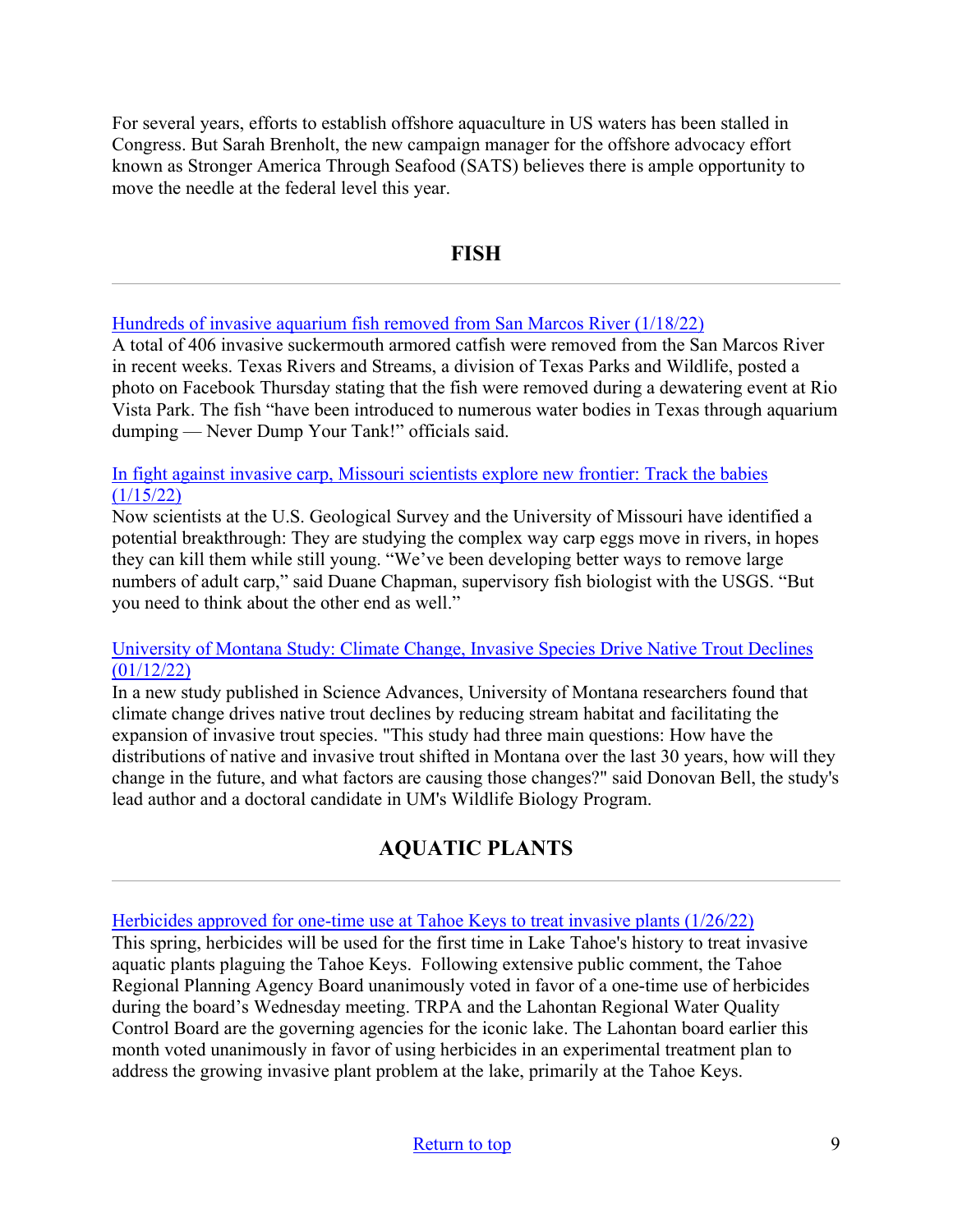### Related: [League to Save Lake Tahoe supports Tahoe Keys Control Methods Test to tackle](https://carsonnow.org/story/01/14/2022/league-save-lake-tahoe-supports-tahoe-keys-control-methods-test-tackle-invasive-spe)  [Invasive Species \(1/14/22\)](https://carsonnow.org/story/01/14/2022/league-save-lake-tahoe-supports-tahoe-keys-control-methods-test-tackle-invasive-spe)

### [Editorial: Invasive species containment works \(1/12/22\)](https://www.codyenterprise.com/news/opinion/article_778b20d8-73de-11ec-879b-e3bb1b0a3721.html)

So far, Wyoming has done a fairly good job of keeping the majority of aquatic invasive species from the state's waters. Curly pondweed is one of the rare exceptions that has been found in Wyoming. Unfortunately, the threat of invasive species seems to be increasing rapidly.

# **FRESHWATER**

#### <span id="page-9-0"></span>[Suspicious-looking snails spur 'sinking feeling' \(1/16/22\)](https://www.record-eagle.com/news/suspicious-looking-snails-spur-sinking-feeling/article_2a0d0fe8-5c4a-11ec-8ce3-4f005820bc36.html)

While Burke's colleague waded into the cold, fast current to conduct routine stream monitoring, Burke was nearby on the bank. "And I just looked into the water and noticed that some of the woody debris in the stream was — not covered — but there were a lot of small snails … and I just got this sinking feeling." Just a month prior, Burke had attended a virtual training on invasive New Zealand mudsnails. Burke thought the training was a great idea, but, she said, "I never thought that I would need to use it." … Burke's find was the first discovery of New Zealand mudsnails in the Elk River Chain of Lakes, Michigan.

[Flight plan for the future: floatplane pilots and researchers team up to predict invasive species](https://link.springer.com/article/10.1007/s10530-021-02712-3?utm_medium=email&utm_source=govdelivery)  [dispersal in Alaska](https://link.springer.com/article/10.1007/s10530-021-02712-3?utm_medium=email&utm_source=govdelivery)

Schwoerer, T., Dial, R. J., Little, J. M., Martin, A. E., Morton, J. M., Schmidt, J. I., & Ward, E. J. (2022). Flight plan for the future: floatplane pilots and researchers team up to predict invasive species dispersal in Alaska. Biological Invasions, 1-17.

# **CLIMATE CHANGE**

<span id="page-9-1"></span>[Nearly half of countries' shared fish stocks are on the move due to climate change, prompting](https://www.sciencedaily.com/releases/2022/01/220118094137.htm)  [dispute concern \(1/18/22\)](https://www.sciencedaily.com/releases/2022/01/220118094137.htm)

Climate change will force 45 per cent of the fish stocks that cross through two or more exclusive economic zones to shift significantly from their historical habitats and migration paths by 2100, a challenge that may lead to international conflict, according to a new UBC study.

#### [Researchers find concerns for animals tied to same habitats \(1/11/22\)](https://www.washington.edu/news/2022/01/11/site-fidelity/)

Some wildlife are stuck in their ways. Like humans, wild animals often return to the same places to eat, walk on the same paths to travel and use the same places to raise their young. A team led by researchers at the University of Washington and the University of Wyoming has reviewed the scientific literature and found that, while this "consistent" behavior may be beneficial when environmental conditions don't change very fast, those benefits may not be realized in the everchanging world dominated by humans. [The research was published Jan. 11 in Frontiers in](https://esajournals.onlinelibrary.wiley.com/doi/abs/10.1002/fee.2456)  [Ecology and the Environment.](https://esajournals.onlinelibrary.wiley.com/doi/abs/10.1002/fee.2456)

[The invasion of Antarctica: Non-native species threaten the world's last wilderness \(1/7/22\)](https://bigthink.com/life/antarctica-invasive-species/)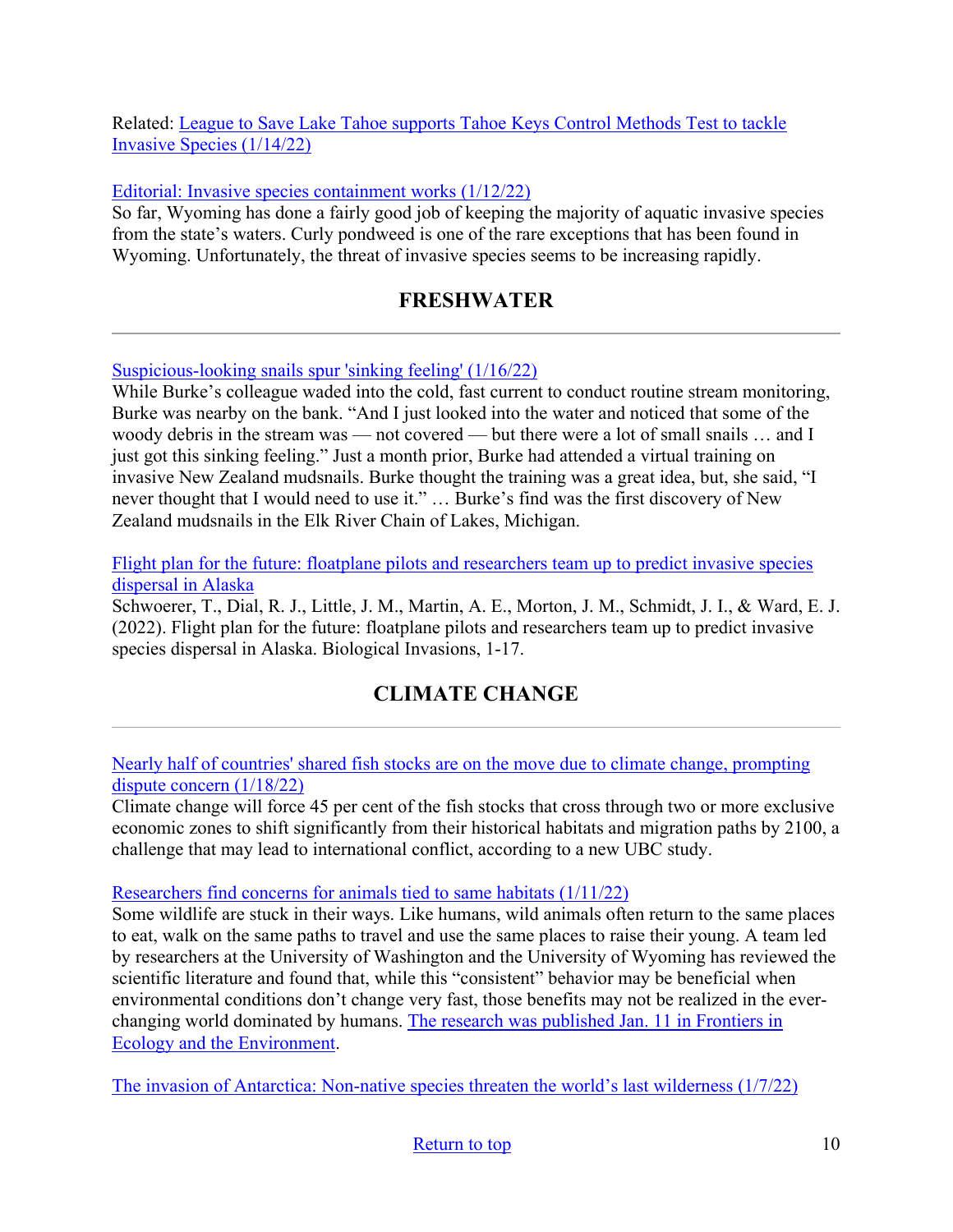Antarctica is the world's most isolated, extreme, and pristine continent. Climate change and human activity have facilitated the establishment of 11 non-native invertebrates in Antarctica, threatening vulnerable indigenous species not adapted to competition. Antarctic microbial communities are also vulnerable to human presence, with each person visiting the continent bringing millions of novel microbes along. [also available in audio format]

[Ship traffic connects Antarctica's fragile coasts to worldwide ecosystems](https://www.pnas.org/content/119/3/e2110303118?utm_medium=email&utm_source=govdelivery) Hughes, K. A., Pescott, O. L., Peyton, J., Adriaens, T., Cottier‐Cook, E. J., Key, G., ... & Roy, H. E. (2020). Invasive non‐native species likely to threaten biodiversity and ecosystems in the Antarctic Peninsula region. Global Change Biology, 26(4), 2702-2716.

# **OTHER**

### <span id="page-10-0"></span>[All loose monkeys accounted for following Pennsylvania highway crash \(1/22/22\)](https://www.nbcnews.com/news/us-news/monkeys-loose-pennsylvania-highway-crash-rcna13149?utm_medium=email&utm_source=govdelivery)

The vehicle carrying an estimated 100 monkeys was involved in a crash and three monkeys escaped, officials said. The crash occurred in Montour County's Valley Township when a pickup towing a trailer with the primates turned in front of an oncoming truck and was hit. The trailer separated from the truck and three monkeys escaped, according to the crash report.

### [Weed Salads And Lionfish Sushi: Could An Invasivore Diet Help Wildlife? \(1/14/22\)](https://www.iflscience.com/plants-and-animals/weed-salads-and-lionfish-sushi-could-an-invasivore-diet-help-wildlife/)

Much of conservation centers around helping things we have too few of, but what's to be done for the species of which there are far too many? Invasive species have a nasty habit of proliferating beyond belief as they dominate environments in which they might not have any natural predators. As they multiply, the space for native species diminishes, pushing animals to extinction and destabilizing ecosystems that may have endured for thousands of years. Everything from hunting to novelty lingerie and introducing more invasive species (to catastrophic effect) has been employed as a means to getting rid of alien species, but is there a more economical way to support ecological systems? The "invasivore diet" was first suggested by conservation biologist Joe Roman in the early 2000s, says Popular Science, and is an approach that aims to encourage humans to eat their way out of problems they created.

### [\[Podcast\] The Debate About Pablo Escobar's Hippos \(1/13/22\)](https://www.npr.org/2022/01/13/1072903214/the-debate-about-pablo-escobars-hippos)

Pablo Escobar had a private zoo at his estate in Colombia, with animals like zebras, giraffes, flamingoes - and four hippopotamuses. After Escobar was killed in 1993, most of the animals were relocated except for the so-called "cocaine hippos." Authorities thought they would die but they did not. Now, about a hundred roam near the estate. Conservationists are trying to control their population because they worry about the people and the environment. But some locals like the hippos and a few researchers say the animals should be left alone and are filling an ecological void. The controversy interestingly reflects growing debate in ecology about what an invasive species actually is.

[\[Wisconsin\] Exotic animal collection event planned at Beaver Creek \(1/9/22\)](https://www.leadertelegram.com/news/front-page/exotic-animal-collection-event-planned-at-beaver-creek/article_6dbd2601-4835-5c98-a8e7-e8a95251f46b.html)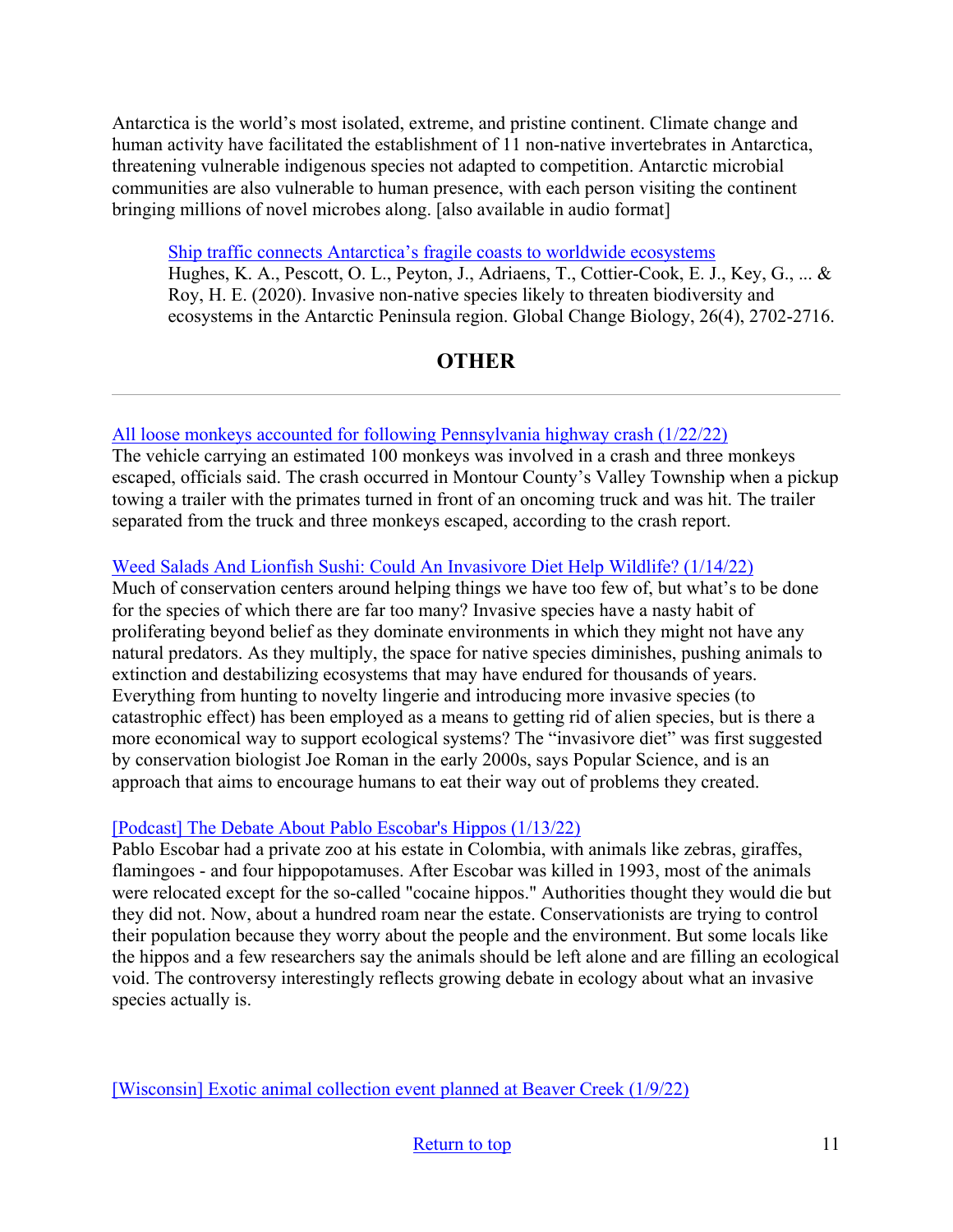Powerful alligators, 10-foot pythons and iguanas as long as an adult man. These are just a few of the exotic creatures John Moyles has encountered over the past two years while going about his work… The event will accept fish, invertebrates, reptiles, pet birds, small mammals and plants — no questions asked. It will not accept cats, dogs or barnyard animals. The Chippewa Valley event also will include a presentation by Lia Landowski, Beaver Creek's aquatic invasive species coordinator, on aquatic invasive species and problematic local examples of exotic animal and plant releases.

[Maui invasive species experts try to track down tiny](https://www.hawaiinewsnow.com/2022/01/08/invasive-species-experts-maui-need-help-capturing-small-bird-known-cause-big-damage/) bird that can do a lot of damage (1/8/22) Maui invasive species experts are trying to track down a little bird that can do a lot of damage. "We've been seeing it around Kahului, along Kaahumanu, down towards Spreckelsville," said Elizabeth Speith, a pest report facilitator for the Hawaii Invasive Species Council. "We're asking everybody to keep an eye out and look for anything that looks like a black cardinal." Native to India and Pakistan, red-vented bulbuls look similar to red-crested cardinals.

# **OUTREACH AND EDUCATION**

#### [Need a New Year's resolution? Here's 12 ways to protect Maui from invasi](https://www.mauinews.com/news/community-news/2022/01/need-a-new-years-resolution-heres-12-ways-to-protect-maui-from-invasive-species-all-year-long/)ve species all year [long \(1/8/22\)](https://www.mauinews.com/news/community-news/2022/01/need-a-new-years-resolution-heres-12-ways-to-protect-maui-from-invasive-species-all-year-long/)

At the start of a new year, many of us are taking time to reflect and set goals. Consider adding to your list a resolution to do small things each month to protect our environment. Here are a few simple actions you can take that will help make a difference on the invasive species front throughout the year.

#### [Minnesota Aquatic Invasive Species Research](https://storymaps.arcgis.com/stories/a5cdaa6b7b284c2ab8bb11dd7d4dc1c6?utm_medium=email&utm_source=govdelivery) Center

MAISRC's 2021 Research Report: Over the last year, MAISRC research teams have worked tirelessly in the field, lab, and at their computers to generate and analyze data that is informing evidence-based decisions from the end of your dock to the State Capitol. The incremental steps are making a difference, leading to big wins, and eventually to real-world solutions to aquatic invasive species problems. This year, MAISRC is sharing past year's research highlights in the form of a story map—enjoy an interactive experience, watch project videos, click straight to project pages, and see exactly where research is happening on the map. Explore all the MAISRC research highlights from 2021, click [HERE](https://storymaps.arcgis.com/stories/a5cdaa6b7b284c2ab8bb11dd7d4dc1c6?utm_medium=email&utm_source=govdelivery) to view the report.

#### [North American Invasive Species Management](https://naisma.org/about/2021-year-in-review/?utm_medium=email&utm_source=govdelivery)

<span id="page-11-0"></span>2021 Year In Review: This is the year the North American Invasive Species Management Association (NAISMA) set its course for the coming decade. The association's board of directors developed a strategic plan to support the individuals and organizations protecting the continent's lands and waters from invasive species. NASMA continued to expand their reach by improving and adding to already excellent virtual programming. At the same time, NAISMA broadened our partnerships, alliances, and fundraising strategies. Finally, we designed better ways to serve our membership, which has doubled in two years. Read more [HERE](https://naisma.org/about/2021-year-in-review/?utm_medium=email&utm_source=govdelivery).

## **JOBS/GRANTS**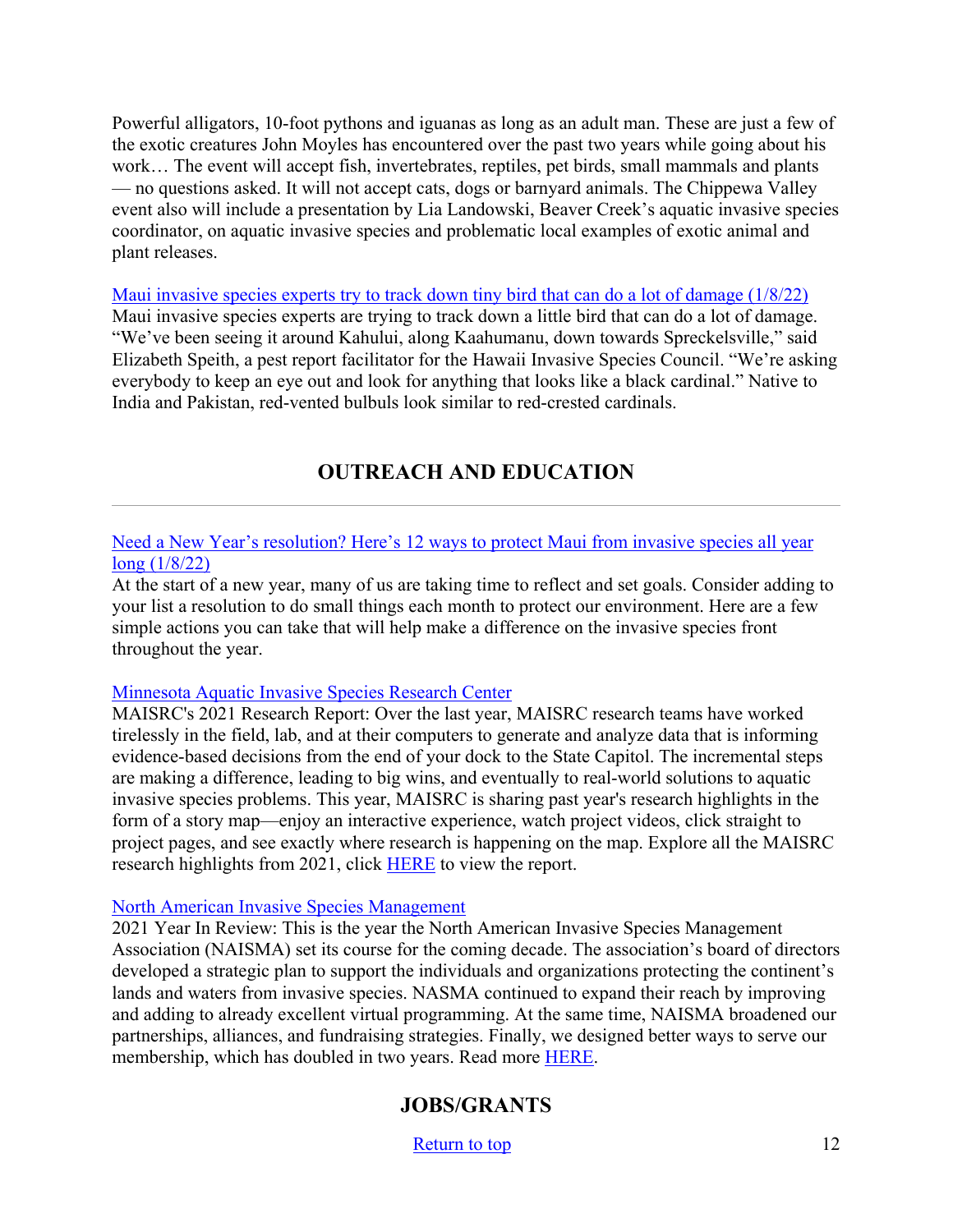The Wyoming Game and Fish will be hiring up to 50 AIS Technicians across the state, please forward the attached announcement to anyone who may be interested. Below is the link to where folks can apply.

[https://www.governmentjobs.com/careers/wyoming/jobs/3394095/attp99](https://www.governmentjobs.com/careers/wyoming/jobs/3394095/attp99-2022-02673-aquatic-invasive-species-ais-technician-up-to-50-positions?keywords=aquatic&pagetype=jobOpportunitiesJobs)-2022-02673-aquatic[invasive-species-ais-technician-up-to-](https://www.governmentjobs.com/careers/wyoming/jobs/3394095/attp99-2022-02673-aquatic-invasive-species-ais-technician-up-to-50-positions?keywords=aquatic&pagetype=jobOpportunitiesJobs)50-

[positions?keywords=aquatic&pagetype=jobOpportunitiesJobs](https://www.governmentjobs.com/careers/wyoming/jobs/3394095/attp99-2022-02673-aquatic-invasive-species-ais-technician-up-to-50-positions?keywords=aquatic&pagetype=jobOpportunitiesJobs)

[The Pacific Coast Shellfish Growers Association \(PCSGA\)](https://pcsga.org/) is on the rebound after a couple tough years navigating COVID. They are looking forward to restoring services for their members and regaining staff back to pre-pandemic numbers.

Visit their [website](https://pcsga.org/), or click on the following links, to view current job openings. Detailed information is listed in each individual post.

[Executive Director Job Description, January 2022](https://pcsga.org/wprs/wp-content/uploads/2022/01/Executive-Director-Job-Description-January-2022.pdf) [Stewardship Officer Job Description, January 2022](https://pcsga.org/wprs/wp-content/uploads/2022/01/Stewardship-Officer-Job-Description-January-2022.pdf) [Member Services Coordinator Job Description, January 2022](https://pcsga.org/wprs/wp-content/uploads/2022/01/Member-Services-Coordinator-Job-Description-January-2022.pdf)

If you have questions, please contact Connie Smith, Assistant Director, Pacific Coast Shellfish Growers Association, via ConnieSmith@pcsga.org.

### [Missouri Department of Conservation](https://jobs.mdc.mo.gov/job/Jefferson-City-Aquatic-Systems-Manager-MO-65109/831450500/)

Aquatic Systems Manager: Provide leadership to the Statewide Resource Management Branch and work in conjunction with Regional Resource Management, Community and Private Lands and Science staff, to provide leadership, primary oversight, training, technical expertise, and management recommendations for fisheries and aquatic systems in Missouri. To learn more about the job, feel free to contact the hiring supervisor- Bruce M Drecktrah at Bruce.Drecktrah@mdc.mo.gov or at 573 5224115x3599. **Closing Date: February 7, 2022**. Full announcement: [https://jobs.mdc.mo.gov/job/Jefferson](https://jobs.mdc.mo.gov/job/Jefferson-City-Aquatic-Systems-Manager-MO-65109/831450500/)-City-Aquatic-Systems-Manager-MO-[65109/831450500/](https://jobs.mdc.mo.gov/job/Jefferson-City-Aquatic-Systems-Manager-MO-65109/831450500/)

Was[hington Community Outreach and Environmental Education Specialist 3 \(Project\)](https://www.governmentjobs.com/careers/washington/jobs/3396032-0/community-outreach-and-environmental-education-specialist-3-project)

Salary \$3,887.00 - \$5,102.00 Monthly Location Thurston County – Olympia, WA Job Type Project (limited duration) Department Recreation and Conservation Office Job Number 2022-RCO-001 Closing **2/9/2022 11:59 PM Pacific** 

This position supports the Washington Invasive Species Council's mission as the primary staff person responsible for outreach and education. You will be the invasive species outreach education expert and you will support cross organizational projects and programs that implement the council's statewide strategic plan (Download PDF reader) to prevent and stop invasive species. You will work collaboratively with the council's Executive Coordinator, council leadership and members, other partners, and the general public to achieve the goals and objectives of the council.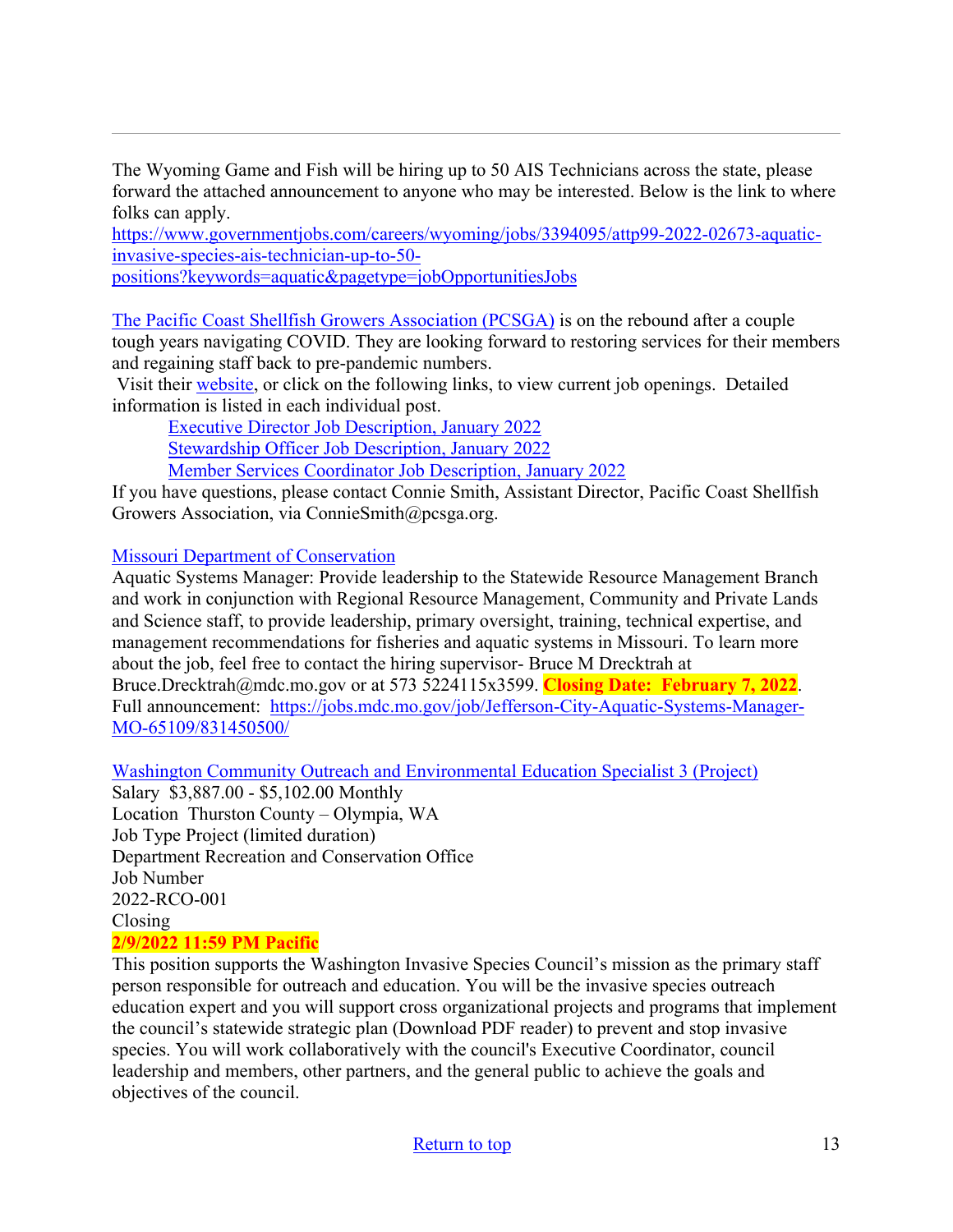# [Association of Fish and Wildlife Agencies](https://wfscjobs.tamu.edu/jobs/climate-adaptation-program-manager-washington-dc/?utm_medium=email&utm_source=govdelivery)

### [Adaptation Program Manager; Position Location: Washington, D. C.](https://wfscjobs.tamu.edu/jobs/climate-adaptation-program-manager-washington-dc/?utm_medium=email&utm_source=govdelivery)

The Adaptation Program Manager manages and coordinates the Association's climate adaptation programs; ensures climate adaptation program implementation and activities are carried out in line with the organization's objectives and goals. Plans and develops methods and procedures for implementing adaptation program. Provides quality control for the climate adaptation program through monitoring costs, committee members, activities, and final products or services, and modifies them as necessary. Conveys information, including explanation of program, direction, problems, and potential solutions, to management as well as to AFWA members and partners serving as a subject matter expert and resource. Oversees training and management of members and partners. Reviews reports and records of activities to ensure progress is being accomplished toward specified program objectives, and modifies or changes methodology as required to redirect activities and attain objectives. Prepares program reports for superiors. Controls expenditures in accordance with budget allocations.

Full announcement: [https://wfscjobs.tamu.edu/jobs/climate](https://wfscjobs.tamu.edu/jobs/climate-adaptation-program-manager-washington-dc/)-adaptation-program-manager[washington-](https://wfscjobs.tamu.edu/jobs/climate-adaptation-program-manager-washington-dc/)dc/

**Deadline: February 10, 2022 or until filled.** Please email CV and cover letter (subject line AFWA Adaptation Program Manager) to mhumpert@fishwildlife.org.

### ATAW99-2022-02617-[Aquatic Invasive Species \(AIS\) Specialist](https://www.governmentjobs.com/careers/wyoming/jobs/3387569/ataw99-2022-02617-aquatic-invasive-species-ais-specialist-evanston?department%5b0%5d=040-Game%20%26%20Fish&sort=PositionTitle%7CAscending&pagetype=jobOpportunitiesJobs)-Evanston WY

The Wyoming Game and Fish Department is seeking an Aquatic Invasive Species (AIS) Specialist based out of Evanston, WY. This 12-month position is responsible for implementing the state's aquatic invasive species program. The successful applicant will take primary responsibility for hiring and supervision of 12 seasonal AIS inspectors and oversight of watercraft inspection efforts at the Evanston Port of Entry check station. Additional duties will include public outreach and AIS monitoring. **Closing Date: 02/15/22 11:59 PM**

### [Wildlife Technicians. UW-Madison Sierra Nevada, California, United States](https://careers.wildlife.org/jobs/view/wildlife-technicians/60063903/?utm_medium=email&utm_source=getresponse&utm_content=This+Week%27s+eWildlifer+%26+TWS+Talks&utm_campaign=)

Up to ten field technicians are needed to undertake field work for bioacoustics research projects throughout National Forests in the Sierra Nevada region in California. This monitoring program uses autonomous recording units (ARUs) to survey for avifauna and provide information for several research and management programs studying forest owls and songbirds. This multi-year research project focuses largely on the distribution of California spotted owls and the invasive barred owl, in order to provide information vital to the successful management of both species at broad spatial scales in the Sierra Nevada. Additional research is being conducted on the distributions of forest owls and songbirds across the range. Start and end dates for this position are dependent on snowpack, but the season will likely run mid-April to late-July. Target start date of April 18, with the end date in mid-late July. Pay is \$16-\$18/hour depending on experience, plus per diem (up to \$200/week) when fieldwork requires overnight camping.

[Now accepting applications: 2023 John A. Knauss Marine Policy Fellowsh](https://caseagrant.ucsd.edu/fellowships/john-a-knauss-marine-policy-fellowship)ip Program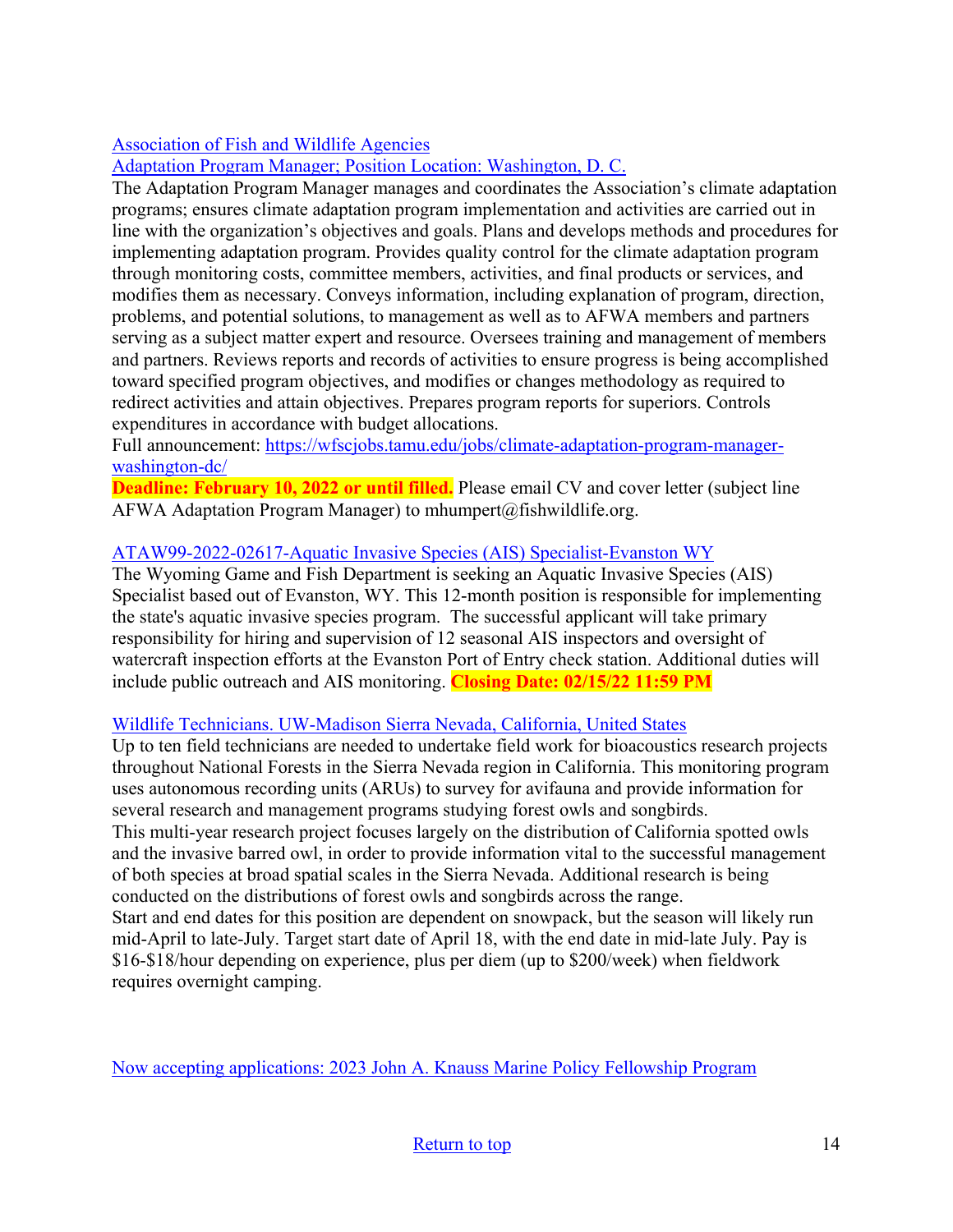The Knauss Fellowship provides a unique educational experience to graduate students who have an interest in ocean, coastal, and Great Lakes resources and in the national policy decisions affecting those resources. The program, which is sponsored by the NOAA's National Sea Grant College Program, matches highly qualified graduate students with hosts in the legislative and executive branches of government located in the Washington, D.C. area for a one-year paid fellowship.Past fellows have developed successful careers in a variety of sectors, including government, academia, consulting, private companies, and nonprofit.

### **West Virginia University - Doctoral positions**

The Division of Forestry and Natural Resources through Dr. Murry's and Dr. Arantes's labs at West Virginia University is recruiting two PhD students to begin in Spring/Summer 2022 to study factors driving and limiting the expansion of Invasive Carps in large rivers in the US. The students will identify and model hydrologic dynamics and watershed characteristics influencing year class strength, carp populations, and ecosystems processes. The work will entail some field work, but primarily the use of a combination of quantitative techniques. The student will also work closely with state and federal agencies to assemble and organize datasets and to interpret results in a management context as well as integrate results into actionable changes to existing mediation efforts. Funding will be supplied through a research assistantship with summer support for at least three years. Review of applications will begin on 1/30/2022 and will continue until the position is filled. Interested students are encouraged to email the following as a single pdf document directly to Brent Murry and Carol Arantes at brent.murry@mail.wvu.edu and caroline.arantes@mail.wvu.edu (please, include both PIs in your email): 1) a brief cover letter describing their professional background, relevant research experience and interests, career goals, and reasons for seeking a PhD degree, 2) a current curriculum vitae/resume, 3) names and contact information for three professional references, and 4) an unofficial copy of transcripts and GRE scores. Do not submit materials to the WVU Graduate School at this time.

[The South Florida Water Management District Governing Board](https://www.sfwmd.gov/our-work/python-program) is taking aggressive action to protect the Everglades and eliminate invasive pythons from across the landscape. Starting in March 2017, the Python Elimination Program incentivizes a limited number of public-spirited individuals to humanely euthanize these destructive snakes which have become an invasive apex predator in the Everglades. The program provides access to python removal agents on designated lands in Monroe, Miami-Dade, Broward, Collier, Hendry, Lee, and Palm Beach counties. The program is now accepting applications for new python removal agents. All submitted applications will be kept on file and reviewed whenever positions become available. More information on program eligibility and requirements is available in the "Program Details" and "Frequently Asked Questions" sections. Thank you for your interest.

#### [Python removal agents will be paid:](https://www.sfwmd.gov/our-work/python-program)

An hourly rate (\$10.00 per hour or \$15.00 per hour depending on the area) for up to ten (10) hours each day while actively searching for pythons on designated lands. An additional incentive payment of \$50.00 for each python measuring up to four (4) feet plus an extra \$25.00 for each foot measured above four (4) feet. See example below: An additional \$200.00 for each verified active nest.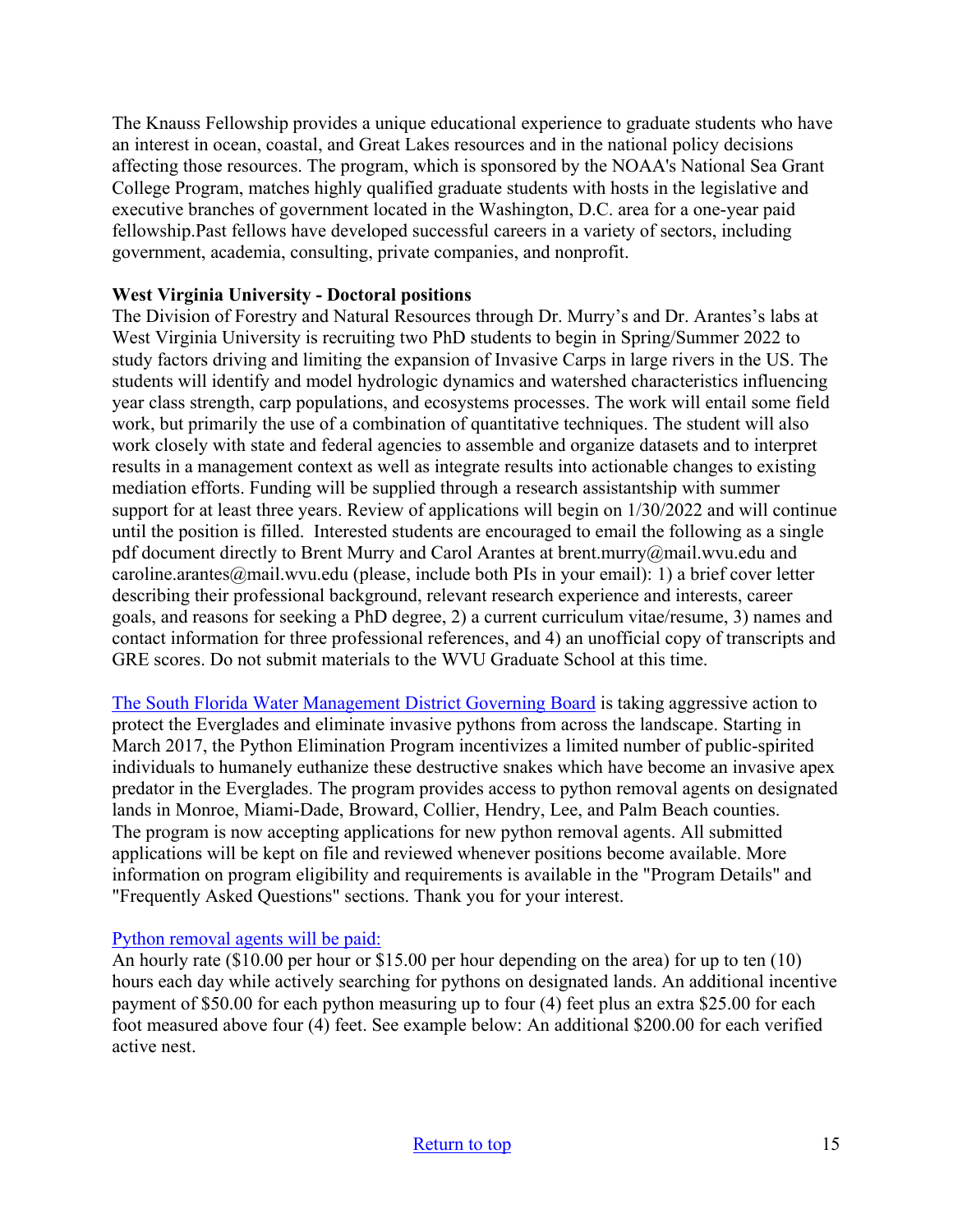### [NOAA Inclusive Fisheries Internship Program Seeks Undergraduate Applicants for 2022](https://www.fisheries.noaa.gov/feature-story/noaa-inclusive-fisheries-internship-program-seeks-undergraduate-applicants-2022-summer?utm_medium=email&utm_source=govdelivery)  [Summer Program](https://www.fisheries.noaa.gov/feature-story/noaa-inclusive-fisheries-internship-program-seeks-undergraduate-applicants-2022-summer?utm_medium=email&utm_source=govdelivery)

IN FISH! is an inclusive internship program sponsored by NOAA Fisheries and partners in academia and non-governmental research institutions.

Our IN FISH! interns take a two-credit course, work with a mentor on a science or management project, and participate in career-building workshops and symposia. At the end of the program, students present their project work in a symposium open to the public. Projects are tailored to meet the student's interests and career goals.

The 2022 program runs from June 6 through August 12. **Application deadline is 11:59 p.m. EST February 18, 2022**. Late applications may be considered; however, we will give priority to those submitted by the deadline. Applicants must be U.S. citizens. Participants receive a \$5,000 stipend and tuition is covered. Travel, housing, and food expenses are also covered when the program is residential.

### GRANTS

### [NMFS-Sea Grant Fellowship Call for Applications](https://caseagrant.ucsd.edu/fellowships/2022-nmfs-sea-grant-fellowship-in-population-and-ecosystem-dynamics-and-marine-resource)

The National Sea Grant College Program and the National Marine Fisheries Service (NMFS) support a Ph.D. graduate fellowship in two specific areas:

- Population and ecosystem dynamics
- Marine resource economics

The fellowships offered within this program are aimed at training the next generation of specialized experts in fisheries management.

Important Information:

Deadline: **Applications are due to California Sea Grant by January 27, 2022, 5 p.m. PST** Funding Availability: \$54,166 per year for up to three years Anticipated start date: August 1, 2022, with projects to be completed by July 31, 2025

## [NOAA-NOS-NCCOS-2022-2007023](https://www.grants.gov/web/grants/view-opportunity.html?oppId=335726)

### [Harmful Algal Bloom Control Technologies Incubator](https://www.grants.gov/web/grants/view-opportunity.html?oppId=335726)

### Department of Commerce

The purpose of this document is to advise the public that NOAA/NOS/National Centers for Coastal Ocean Science (NCCOS)/Competitive Research Program (CRP) [formerly Center for Sponsored Coastal Ocean Research (CSCOR)/Coastal Ocean Program (COP)] is soliciting proposals from the Cooperative Ecosystems Studies Units (CESU) to implement a 5-year Harmful Algal Bloom (HAB) Control Technologies Incubator (HCTI) under the auspices of the NCCOS/CRP Prevention, Control and Mitigation of HAB Program (PCMHAB). This funding opportunity will provide support for one award to develop and administer a national program that accelerates the development and application of HAB control approaches. To accomplish this, the main objective of the HCTI will be to fund extramural proof of concept, innovative HAB control technology projects to assess their feasibility. Promising technologies will then be encouraged to apply to relevant future PCMHAB competitive funding announcements independent from the HCTI. In addition, the other objective of the HCTI will be to provide guidance to end users and stakeholders on navigating the relevant licensing and permitting processes (e.g., National Environmental Protection Act and Federal Insecticide, Fungicide, and Rodenticide Act requirements) relevant to the applicability of proven control methods during responses to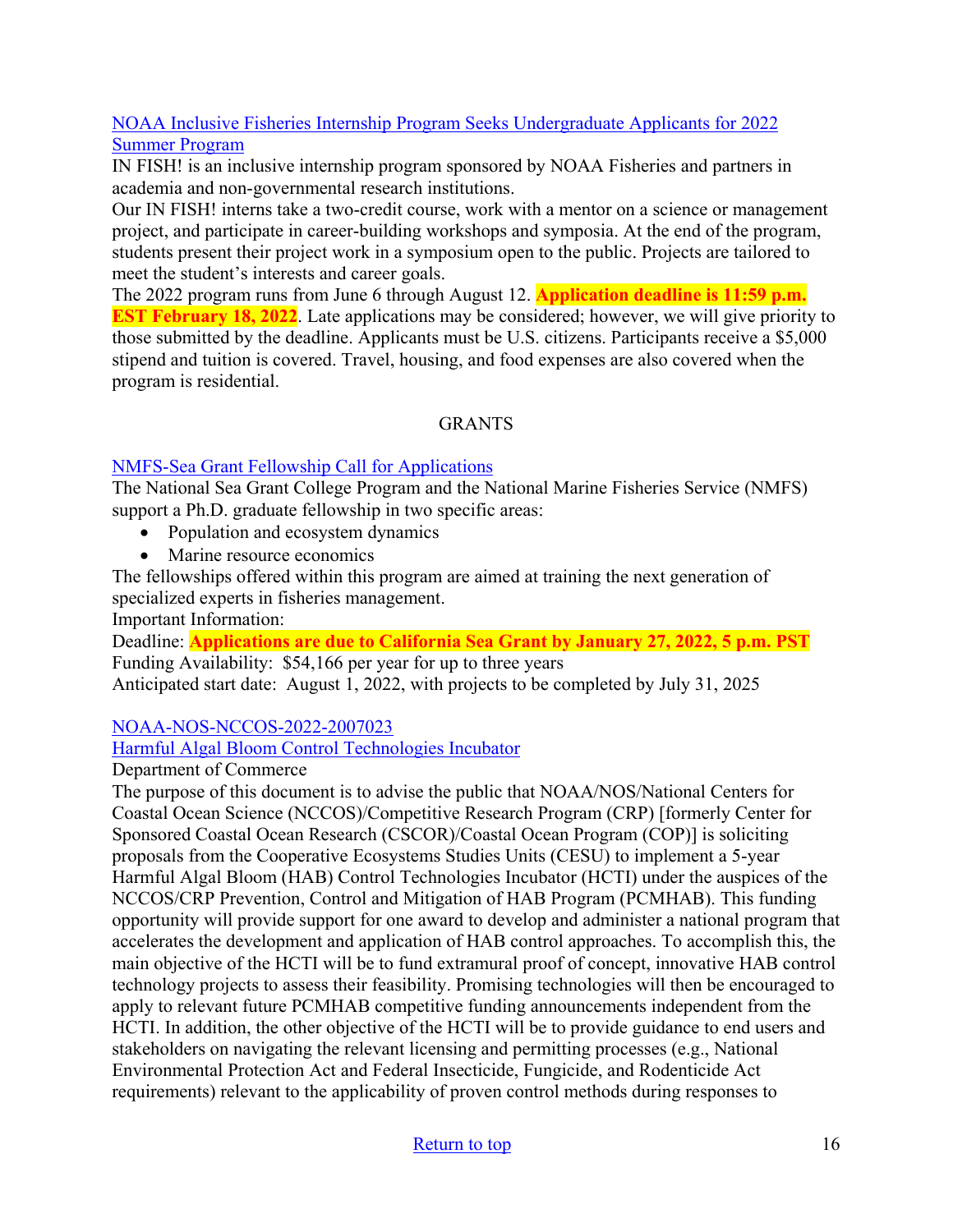ongoing HAB events. The proposals must address how the HCTI will accomplish these two objectives. This funding opportunity is intended to support the administration of the HCTI and is not intended to directly support individual research projects or short term activities on specific local coastal HAB issues. Funding is contingent upon the availability of Fiscal Year 2022 Federal appropriations. If funds become available for this program, one project for a HCTI will be funded for approximately \$1.5M/year for 5 years, not to exceed \$7.5M over that period. If successful, the selected project may receive an additional \$7.5M for a second and final 5 year period of performance. It is anticipated that projects funded under this announcement will have a September 1, 2022 start date. **Current Closing Date for Applications: Jan 27, 2022**

### [National Fish and Wildlife Foundation Emergency Coastal Resilience Fund 2021 Request for](https://www.google.com/url?q=https://lnks.gd/l/eyJhbGciOiJIUzI1NiJ9.eyJidWxsZXRpbl9saW5rX2lkIjoxMDEsInVyaSI6ImJwMjpjbGljayIsImJ1bGxldGluX2lkIjoiMjAyMTEyMDIuNDk2NDEwNjEiLCJ1cmwiOiJodHRwczovL3d3dy5uZndmLm9yZy9jb2FzdGFscmVzaWxpZW5jZS9lbWVyZ2VuY3kvUGFnZXMvaG9tZS5hc3B4P3V0bV9tZWRpdW09ZW1haWwmdXRtX3NvdXJjZT1nb3ZkZWxpdmVyeSJ9.Ooh_DqGNJHSaRhURSbRM2TjOI7V-NfWpTfeNYm-WOy8/s/725557401/br/122097868443-l&source=gmail&ust=1638577950803000&usg=AOvVaw3u5_6c16DJQSkVnUkW7_Ql)  [Proposals \(RFP\) Released](https://www.google.com/url?q=https://lnks.gd/l/eyJhbGciOiJIUzI1NiJ9.eyJidWxsZXRpbl9saW5rX2lkIjoxMDEsInVyaSI6ImJwMjpjbGljayIsImJ1bGxldGluX2lkIjoiMjAyMTEyMDIuNDk2NDEwNjEiLCJ1cmwiOiJodHRwczovL3d3dy5uZndmLm9yZy9jb2FzdGFscmVzaWxpZW5jZS9lbWVyZ2VuY3kvUGFnZXMvaG9tZS5hc3B4P3V0bV9tZWRpdW09ZW1haWwmdXRtX3NvdXJjZT1nb3ZkZWxpdmVyeSJ9.Ooh_DqGNJHSaRhURSbRM2TjOI7V-NfWpTfeNYm-WOy8/s/725557401/br/122097868443-l&source=gmail&ust=1638577950803000&usg=AOvVaw3u5_6c16DJQSkVnUkW7_Ql)

NFWF's funding comes directly from the Extending Government Funding and Delivering Emergency Assistance Act, (PL 117-43) to support projects that increase the resilience of wildlife habitat and coastal communities impacted by hurricanes and wildfires in 2020 and 2021. Under the same authorities as NFWF's National Coastal Resilience Fund, NFWF will award approximately \$24 million in grants through this RFP for practices that help restore wetlands, build living shorelines, improve hydrologic flow, reduce hazardous fuels, and generally enhance natural systems. The Request for Proposals is officially launched November 17, 2021 and **will close on February 3, 2022,** when the Full Proposals are due. Due to the emergency nature of these funds, a non-federal match is not required. The RFP can be found here: <https://www.nfwf.org/coastalresilience/emergency/Pages/home.aspx>

You can find additional application instructions on the webpage in the "Tip Sheet."

## SAVE-THE-DATE GRANT ANNOUNCEMENT

California State Parks Division of Boating and Waterways (DBW) expects to open the application window for the 2022 [Quagga and Zebra Mussel Infestation Prevention Program](http://dbw.parks.ca.gov/?page_id=28822)  [Grant Cycle in March 2022,](http://dbw.parks.ca.gov/?page_id=28822) subject to available funds.

Minimum Eligibility Requirements:

- 1. Grant applicant must own/manage any aspect of the water in a reservoir;
- 2. The reservoir must be open to the public for recreation; and
- 3. Grant applicant must demonstrate that the reservoir is uninfested with dreissenid mussels.

To demonstrate that the reservoir is uninfested, applicants must provide mussel monitoring data collected since March 2021. Monitoring data can be from surface surveys, artificial substrates, [and plankton tows.](https://www.grants.gov/web/grants/view-opportunity.html?oppId=336921) 

## [Partners for Fish and Wildlife FY22](https://www.grants.gov/web/grants/view-opportunity.html?oppId=336921)

Department of the Interior

Fish and Wildlife Service

The Partners for Fish and Wildlife (PFW) Program is a voluntary, incentive-based program that provides direct technical assistance and financial assistance in the form of cooperative and grant agreements to private landowners to restore and conserve fish and wildlife habitat for the benefit of federal trust resources. The PFW Program is delivered through more than 250 full-time staff, active in all 50 States and territories. Partners for Fish and Wildlife Program staff coordinate with project partners, stakeholders and other Service programs to identify geographic focus areas and develop habitat conservation priorities within these focus areas. Geographic focus areas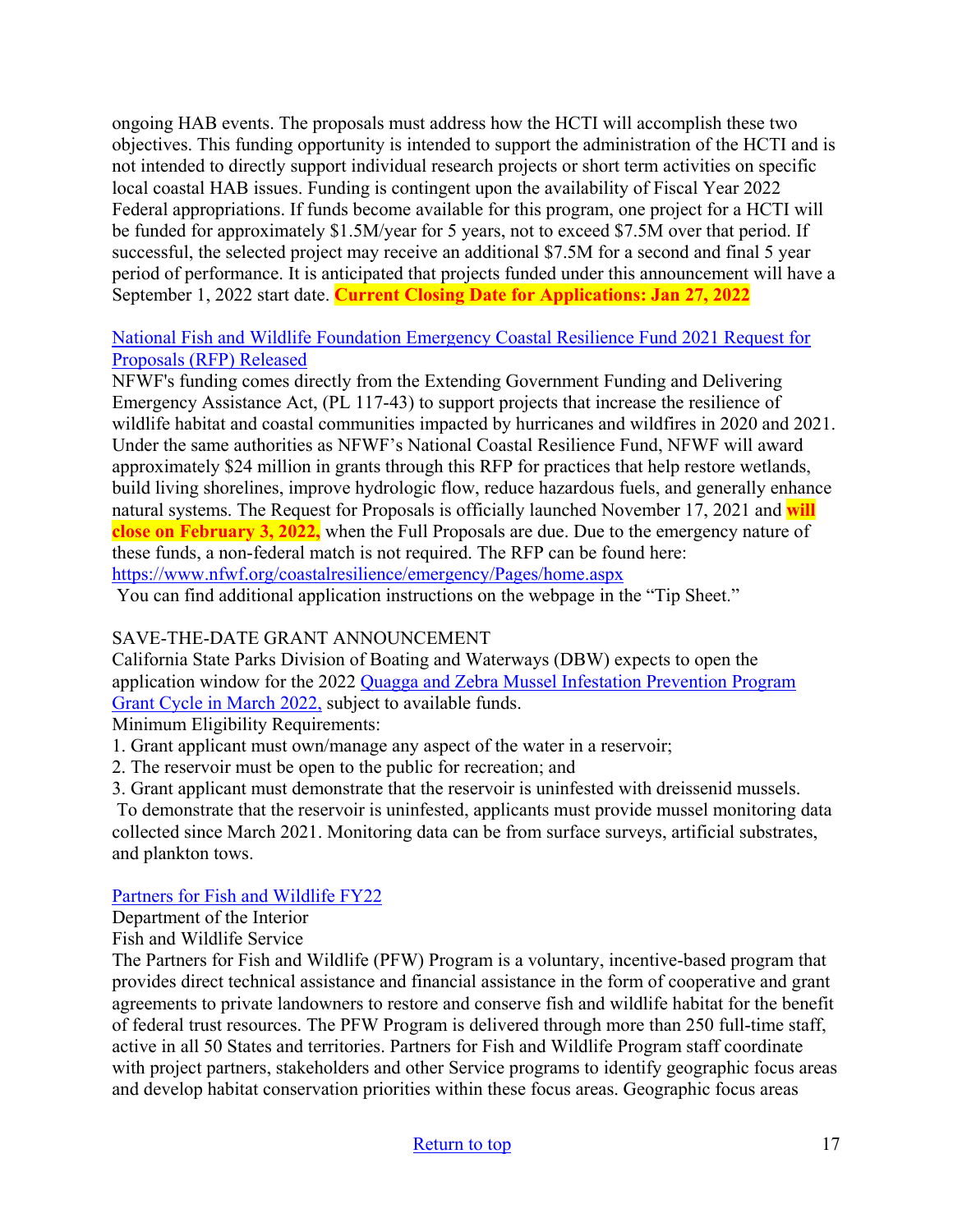define where the program directs resources to conserve habitat for federal trust species. Project work plans are developed strategically, in coordination with partners, and with substantial involvement from Service field staff. The program has been in existence since 1987 and has over 30 years of successful delivery. Project selection will seek to align or support the Secretary's priorities. It also advance the Department of the Interior's mission, U.S. Fish and Wildlife Service's mission, and PFW's mission, promote biological diversity, and based upon sound scientific biological principles. Program strategic plans inform the types of projects funded under this opportunity.

[The FlowCam Aquatic Research Equipment & Travel Grant](https://info.fluidimaging.com/flowcam-student-grant-2022?utm_campaign=FlowCam%20Student%20Grant%20Program%20-%202022&utm_medium=email&_hsmi=201999501&_hsenc=p2ANqtz-8ocExbgopRtkyNWxi0ljPjBorrFvK_wIwUD_KR7epglcNO-AO_DQ4NmoDkrNWY7LVtQd1Pk4pv8bA1I0u-TD5hWn2IAw&utm_content=201914302&utm_source=hs_email) [for Graduate Students and Undergraduate Faculty](https://info.fluidimaging.com/flowcam-student-grant-2022?utm_campaign=FlowCam%20Student%20Grant%20Program%20-%202022&utm_medium=email&_hsmi=201999501&_hsenc=p2ANqtz-8ocExbgopRtkyNWxi0ljPjBorrFvK_wIwUD_KR7epglcNO-AO_DQ4NmoDkrNWY7LVtQd1Pk4pv8bA1I0u-TD5hWn2IAw&utm_content=201914302&utm_source=hs_email) 

- Are you a graduate student studying marine, freshwater, or estuarine ecosystems with a focus on microorganisms or other particles?
- Are you a faculty member who would like to introduce your students to modern methods of data collection?
- Wouldn't you love a method to streamline your research and speed up the tedious process of manual microscopy?

Enter to win the use of a FlowCam instrument for up to 4 months, including remote training, technical support, and temporary software licenses.

Winners will also receive funding to present at a major scientific conference in North America within twelve months of project completion. Eligible expenses include conference registration, travel, food, and lodging.

**Masters or Ph.D. Students Application Deadline: April 15, 2022 Undergraduate Faculty Application Deadline: June 15, 2022** 

# **FEDERAL/STATE/PROVINCIAL LEGISLATION, RULES, ACTIONS**

## <span id="page-17-0"></span>[\[Canadian\] National parks eye invasive species \(1/13/22\)](https://www.producer.com/news/national-parks-eye-invasive-species/)

The federal government announced \$14.7 million late last year to prevent and manage aquatic invasive species in Banff, Jasper, Kootenay, Waterton Lakes, and Yoho national parks. The money is designed to help increase surveillance and to combat the spread of invasive species. Currently, only one lake in the national parks has an invasive species. In 2016, it was discovered that Johnston Lake in Banff had a parasite that causes whirling disease, which causes skeletal deformation in certain types of fish, such as whitefish, bull trout and cutthroat trout. The funding will help prevent the parasite from moving to other lakes, and prevent or slow the spread of other invasive species, such as zebra mussels inside the parks.

# **Advocacy:**

[Lift prohibition on new kelp farms off California's coast \(1/20/22\)](https://calmatters.org/commentary/2022/01/lift-prohibition-on-new-kelp-farms-off-californias-coast/)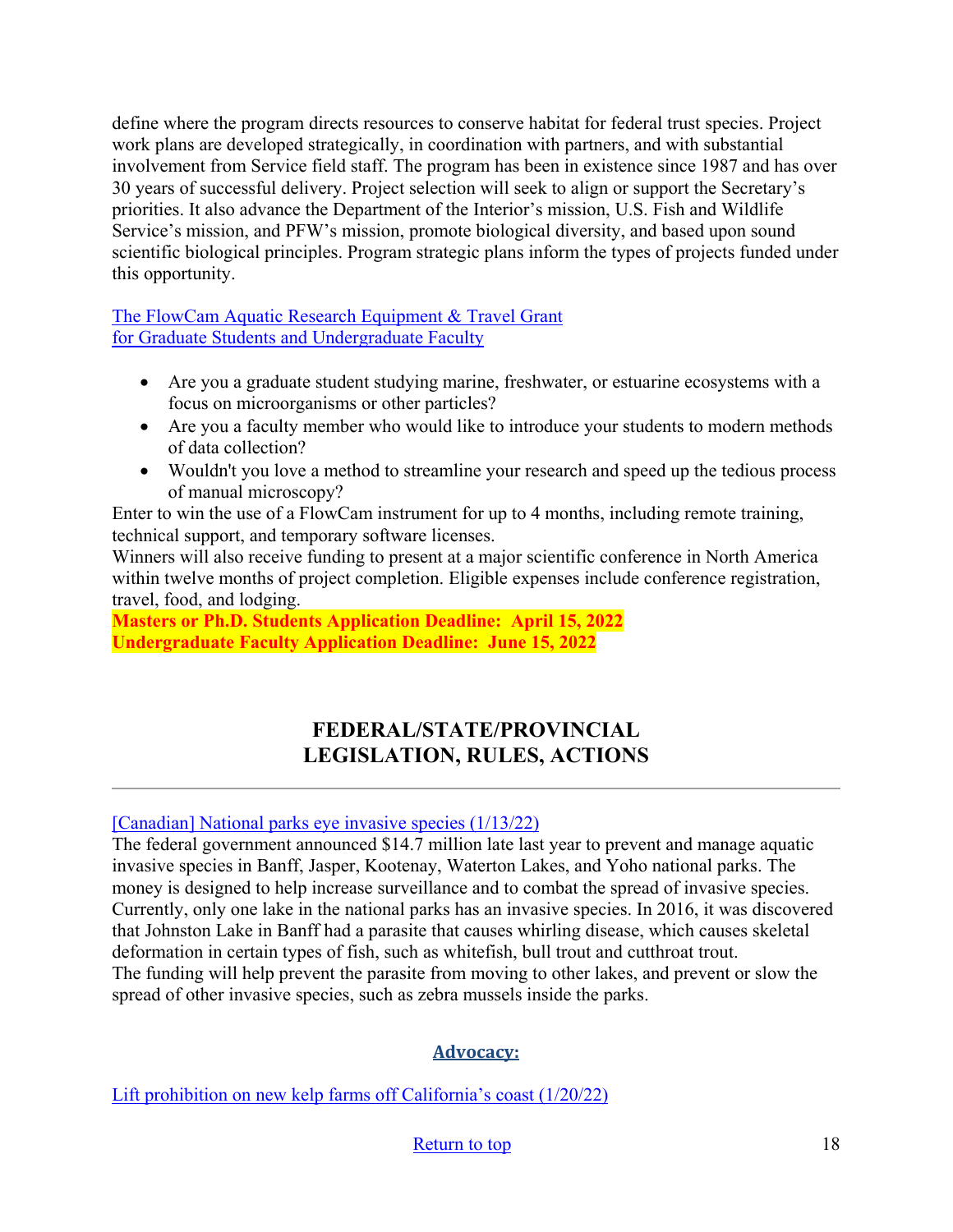[opinion] Seaweed is already the most sustainable superfood consumed by humans worldwide. It's used in everything from cosmetics to biopharmaceuticals. Yet despite the enormous demand for this sustainable, environmentally friendly product, California prohibits new seaweed cultivation projects off its 1,000-mile coastline. Fully repealing that ban would boost our economy and help make the state a world leader in aquaculture.

### **State/Province**

[\[Idaho\] Bill would drop invasive species fee for paddleboards, canoes \(1/20/22\)](https://www.idahopress.com/news/local/bill-would-drop-invasive-species-fee-for-paddleboards-canoes/article_4fa748ce-bbd6-552c-b08a-7addfe5d3a94.html)

Idaho would remove the requirement for \$7 annual invasive species stickers on paddleboards, canoes and other small non-motorized craft, while sharply increasing fees for motorized boats from out of state, under new legislation introduced Thursday in a House committee. Rep. Doug Okuniewicz, R-Hayden, proposed the bill to the House Environment, Energy & Technology Committee, which agreed to introduce it. That clears the way for a possible full hearing.

# **Judicial**

# **Executive**

[Martha Williams' nomination as USFWS director advances \(1/24/22\)](https://wildlife.org/martha-williams-nomination-as-usfws-director-advances/)

The U.S. Senate Committee on Environment and Public works approved Martha Williams' nomination as director of the U.S. Fish and Wildlife Service in a 16-4 vote on Jan. 12. [Williams is the former director of Montana Fish, Wildlife & Parks].

#### [Invasive Carp Barrier, Chicago Shoreline Protection Big Winners in Army Corps Funding](https://news.wttw.com/2022/01/19/invasive-carp-barrier-chicago-shoreline-protection-big-winners-army-corps-funding-bonanza)  [Bonanza \(1/19/22\)](https://news.wttw.com/2022/01/19/invasive-carp-barrier-chicago-shoreline-protection-big-winners-army-corps-funding-bonanza)

Flush with \$17 billion in supplemental funding from the recently passed Infrastructure Investment and Jobs Act, the U.S. Army Corps of Engineers announced Wednesday the slate of projects it can now tackle due to the infusion of cash, and the Chicago region is reaping the benefits. Among the big ticket items in the Corps' 2022 civil works budget: \$225.8 million to complete the planning and engineering phase of the Brandon Road Lock and Dam invasive carp barrier. The Corps' allocation also covers the start of construction on the barrier.

### [Biden to deliver 1st State of the Union address in March \(1/7/22\)](https://abcnews.go.com/Politics/biden-deliver-1st-state-union-address-march/story?id=82138163)

House Speaker Nancy Pelosi has invited President Joe Biden to deliver the State of the Union address -- the first of Biden's presidency -- on Tuesday, March 1, 2022.

# **Congressional**

[Committee advances Recovering America's Wildlife Act \(1/20/22\)](https://wildlife.org/committee-advances-recovering-americas-wildlife-act/) 

The U.S. House Committee on Natural Resources advanced the [Recovering America's Wildlife](https://wildlife.org/policy/recovering-americas-wildlife-act/)  [Act](https://wildlife.org/policy/recovering-americas-wildlife-act/) [\(H.R. 2773\)](https://www.congress.gov/bill/117th-congress/house-bill/2773/) in a bipartisan vote during this week's full committee markup on the legislation. The bill now advances to the full House of Representatives for consideration. The Wildlife Society, along with the American Fisheries Society, submitted [testimony](https://wildlife.org/wp-content/uploads/2022/01/1.18.22_HNR-Markup-Testimony_FINAL.pdf) encouraging members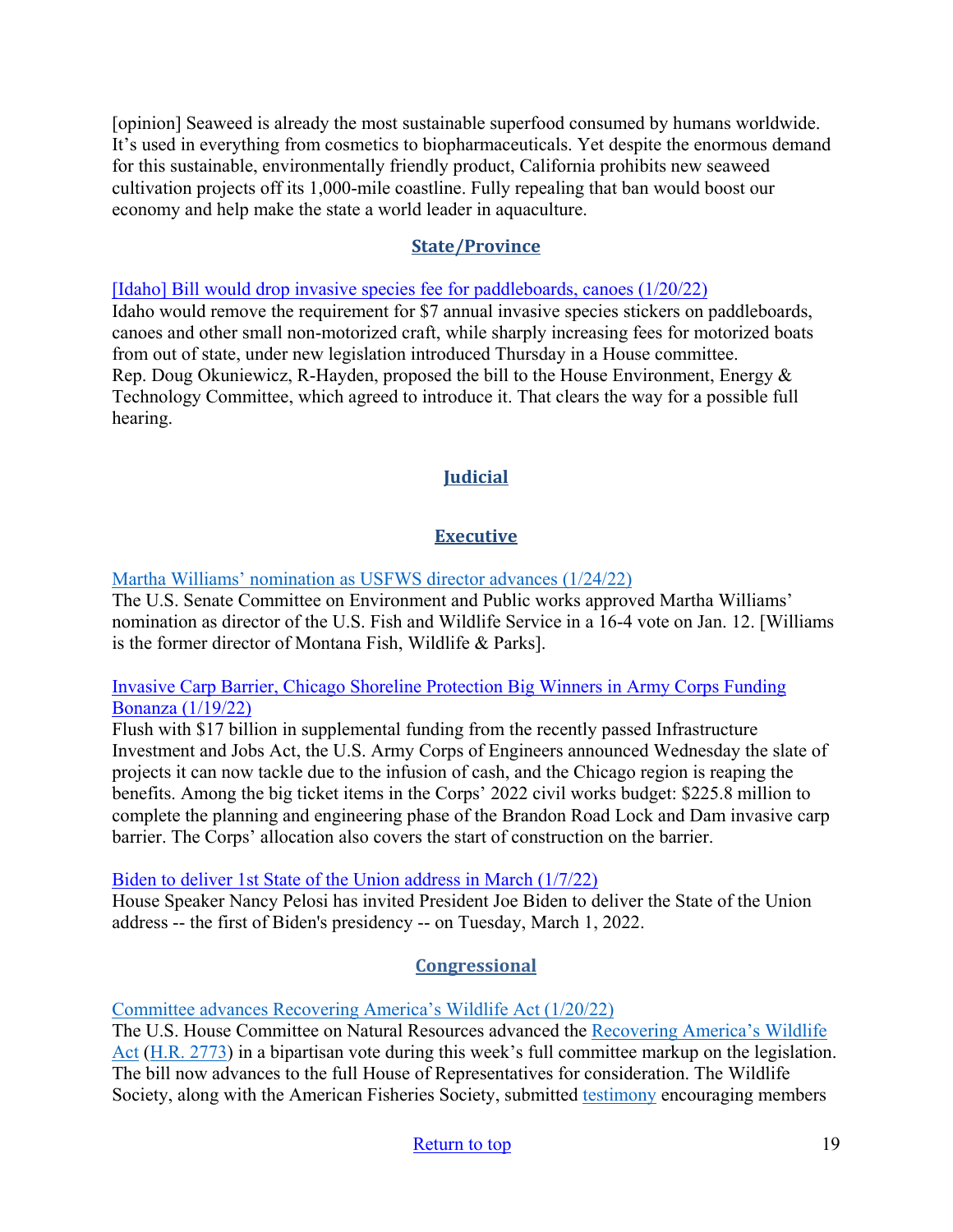of the committee to vote in favor of the bill. This outreach occurred alongside [efforts](https://wildlife.org/tws-chapters-visit-hill-for-recovering-act/) by many TWS chapters that have reached out to their members of Congress expressing support. If passed into law, the legislation will secure \$1.3 billion in funding annually for state fish and wildlife agencies as well as \$97.5 million annually for tribal nations to proactively conserve species of greatest conservation need.

**Archived** Legislative Hearing [HERE](https://naturalresources.house.gov/hearings/remote-wow-legislative-hearing_january-20-2022)

**Note:** [H.R.2773](https://www.congress.gov/bill/117th-congress/house-bill/2773?loclr=cga-bill) has 154 cosponsors, [S.2372](https://www.congress.gov/bill/117th-congress/senate-bill/2372) has 32 cosponsors

**Now what:** According to *[E&E DAILY \(1/20/22\)](https://subscriber.politicopro.com/article/eenews/2022/01/20/committee-oks-wildlife-bill-but-partisan-divisions-remain-285365)*

**…..**Republicans praised the "Recovering America's Wildlife Act," [H.R. 2773,](https://www.congress.gov/117/bills/hr2773/BILLS-117hr2773ih.pdf) as necessary to combat the biodiversity crisis and prevent future additions to the list of endangered species. But they also proposed multiple amendments designed to undermine the Endangered Species Act and the National Environmental Policy Act — federal programs Democrats hold dear. The two parties similarly got no closer to an agreement on a suitable offset for the measure's nearly \$1.4 billion in annual spending, a sticking point a majority of Republicans on the committee said they needed in order to ultimately support the legislation. "I take the need for offsets very seriously," the committee's ranking member, Rep. Bruce Westerman (R-Ark.), said. It's unclear what's next for a bill that supporters have been pushing for more than five years. Advocates on and off Capitol Hill say it would, if passed, constitute one of the most consequential acts of conservation policy in the last century. Having advanced in the committee yesterday on a 29-15 vote, the bill would likely have the backing to pass in the Democratic-controlled House. Four Republicans joined 25 Democrats in voting for the bill, which has 151 co-sponsors in the House  $-37$  of them GOP members. On the Senate bill,  $S. 2372$ , there are currently 32 co-sponsors, equally split between the two parties. However, supporters have said the bill's fate in the Senate depends on its ability to withstand partisan politics, which likely won't be resolved without a deal on a pay-for…

**Related:** [AFWA Applauds the House Committee on Natural Resources Markup of the](https://www.fishwildlife.org/landing/blog/association-applauds-house-committee-natural-resources-markup-recovering-americas-wildlife-act-1)  [Recovering America's Wildlife Act \(1/20/21\)](https://www.fishwildlife.org/landing/blog/association-applauds-house-committee-natural-resources-markup-recovering-americas-wildlife-act-1)

[Chairs DeFazio, Napolitano Statements from Hearing on the Administration's Priorities for](https://transportation.house.gov/news/press-releases/chairs-defazio-napolitano-statements-from-hearing-on-the-administrations-priorities-for-wrda-2022)  [WRDA 2022](https://transportation.house.gov/news/press-releases/chairs-defazio-napolitano-statements-from-hearing-on-the-administrations-priorities-for-wrda-2022) (1/12/22)

…Since 2014, this committee has been successful in enacting four consecutive, bipartisan WRDA bills, and today, we take our first step in continuing that tradition in the 117th Congress. In 2014, former Chairman Bill Shuster made a commitment to enacting a new water resources bill every two years. That tradition has continued, unabated, since that time, and biennial consideration of WRDA legislation is now the regular order of this committee. Enacting WRDAs each Congress provides a predictable timeline for non-federal project sponsors and the Corps alike as projects move through the study and construction phases. Most importantly, the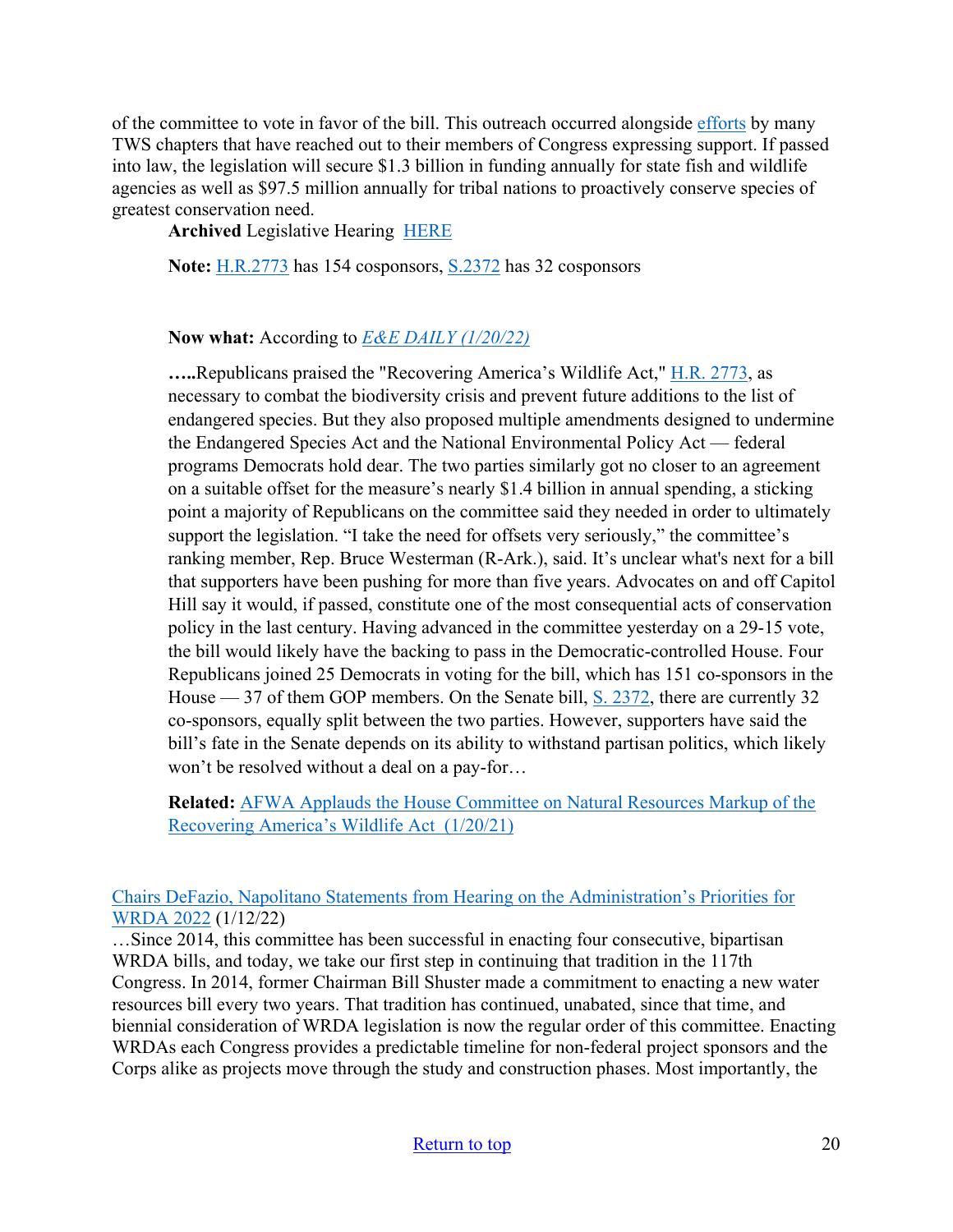timeline works. It allows for Congress' timely consideration of the Corps' important water infrastructure projects that provide benefits to communities across the nation**.** 

**Videos** of opening statements from DeFazio and Napolitano can be found [here](https://youtu.be/TRdC3X_1lc0) and [here.](https://youtu.be/PSAAQ5-SITA) **More information** on the hearing can be found [here.](https://transportation.house.gov/committee-activity/hearings/proposals-for-a-water-resources-development-act-of-2022-administration-priorities)

**Now What:** Further information on WRDA 2022 will be provided in the *AIS News.* Also see<https://transportation.house.gov/wrda-2022-press-releases>for upcoming House committee announcements

### [Rep. Garret Graves: Congress is threatening to ban nutria trapping \(1/23/22\)](https://www.weeklycitizen.com/story/news/2022/01/23/louisiana-rep-garret-graves-congress-threatening-ban-nutria-trapping/6627659001/)

Congressman Garret Graves has launched a counterattack against legislation being consider in the U.S. House that would ban the use of traps in the National Wildlife Refuge System and other areas. In Louisiana, this bill would make the National Wildlife Refuges a safe harbor for the invasive species and set back the progress made with the Coastwide Nutria Control Program, Graves pointed out in a news release. "Nutria have caused the loss of thousands of acres of coastal Louisiana. These invasive pests exacerbate coastal wetlands loss, damage levees, agriculture, and other infrastructure," he stated. Without trapping, nutria will continue to destroy native plants and burrow holes in levees – remaining a large threat to the hurricane protection and coastal restoration efforts. National Wildlife Refuges also provide habitats for migratory birds and native wildlife.

### **APPROPRIATIONS**

### [Congress in jeopardy of missing shutdown deadline \(1/31/22\)](https://thehill.com/homenews/senate/591907-congress-in-jeopardy-of-missing-shutdown-deadline)

Congressional negotiators are in danger of missing the Feb. 18 deadline for passing an omnibus package of the annual appropriations for fiscal 2022. A shutdown is unlikely, but members of the Senate Appropriations Committee from both parties warn that if negotiators blow through the mid-February deadline, it increases the likelihood that Biden will have to settle for a yearlong stopgap funding measure to keep the government open.

Related: Fiscal spending deadline nears while lawmakers face pressure to strike deal (1/26/22)

### [Starting from 'scratch' on climate, spending bill \(1/20/22\)](https://thehill.com/homenews/senate/590654-manchin-says-talks-starting-from-scratch-on-biden-spending-plan)

Sen. [Joe Manchin](https://thehill.com/people/joe-manchin) (D-W.Va.) said Thursday that talks over [President Biden's](https://thehill.com/people/joe-biden) sweeping climate and social spending package would be "starting from scratch," throwing cold water on hopes of a quick revival.

**An AIS federal legislative table is posted on the web on the** [www.westernais.org](http://www.westernais.org/) **website. Go to<https://www.westernais.org/federal-provincial-regulations> and see** *AIS Legislative Tracker*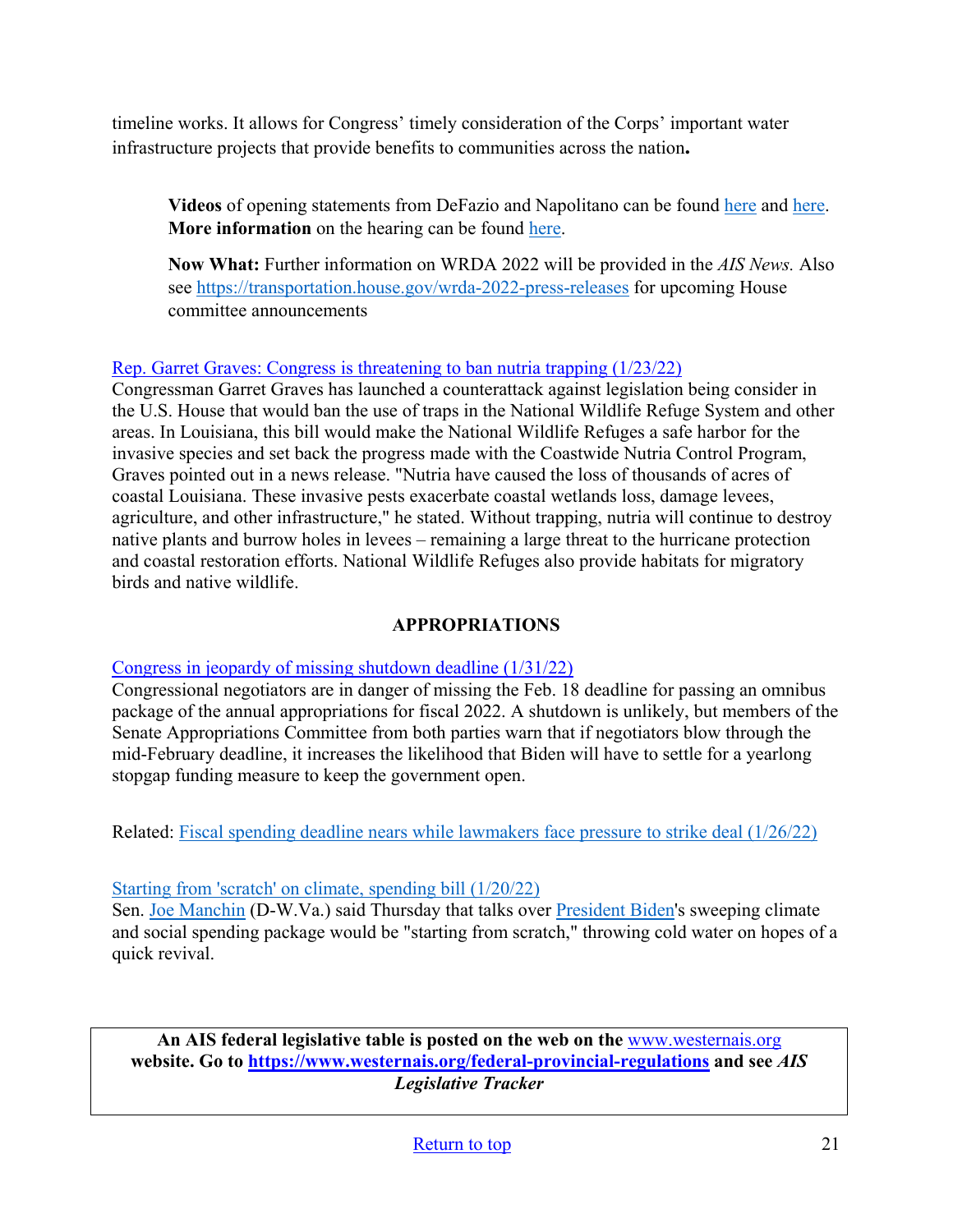# <span id="page-21-0"></span>**TRAININGS, WEBINARS, CONFERENCES AND MEETINGS**

# **Archived Materials**

# **Events: Webinars, Trainings, Conferences and Meetings**

# **Watercraft Inspection Training**

Level 1 Virtual Training - February 22-23, 2022 (2 days) 8am-noon PST; [\[Register Here\]](https://us02web.zoom.us/meeting/register/tZYrfuCsqD4qHNE2BOiqfC0RIGgYVmJwGHlD) Level 1 Virtual Training - March 22-23, 2022 (2 days) 8am-noon PST; [\[Register Here\]](https://us02web.zoom.us/meeting/register/tZcpcO-hpz8jGNJ6Weax-__pDobzlIzmahMU) -

Level 2 Virtual Training - February 22-24, 2022 (3 days) 8am-noon PST; [\[Register Here\]](https://us02web.zoom.us/meeting/register/tZYrfuCsqD4qHNE2BOiqfC0RIGgYVmJwGHlD) Level 2 Virtual Training - March 22-24, 2022 (3 days) 8am-noon PST; [\[Register Here\]](https://us02web.zoom.us/meeting/register/tZcpcO-hpz8jGNJ6Weax-__pDobzlIzmahMU)

- Level 3 Virtual Training - March 8-10, 2022 (3 days) 8 am to 4 pm PST; [\[Register Here\]](https://us02web.zoom.us/meeting/register/tZIqcOCspjgoGNZwELYrMT8J9RJzGDf94Aza)

For more information go to<https://www.westernais.org/> (under the "Training" tab) or contact Quagga D  $\omega$  (702)236-3814 or quaggadee $\omega$ cox.net

*Because of continued concerns due to COVID-19 upcoming meetings and events listed below may be postponed, cancelled or converted to teleconferencing events. Please check directly with the organizers of these events for the most up-to-date information.* 

[DOI Invasive Species Training Opportunities Spreadsheet](https://www.doi.gov/sites/doi.gov/files/doi-invasive-species-training-opportunities.pdf)

February

[Invasive Species Centre: Annual Invasive Species Forum.](https://www.invasivespeciescentre.ca/events/ontario-invasive-species-forum/?utm_medium=email&utm_source=govdelivery) The virtual 2022 Invasive Species Forum is taking place on February 1-3, 2022. The theme is Action, Innovation, and Outreach. The Invasive Species Forum is an annual event that brings attention to invasive species issues, research, and advances in prevention and management occurring across Canada, and in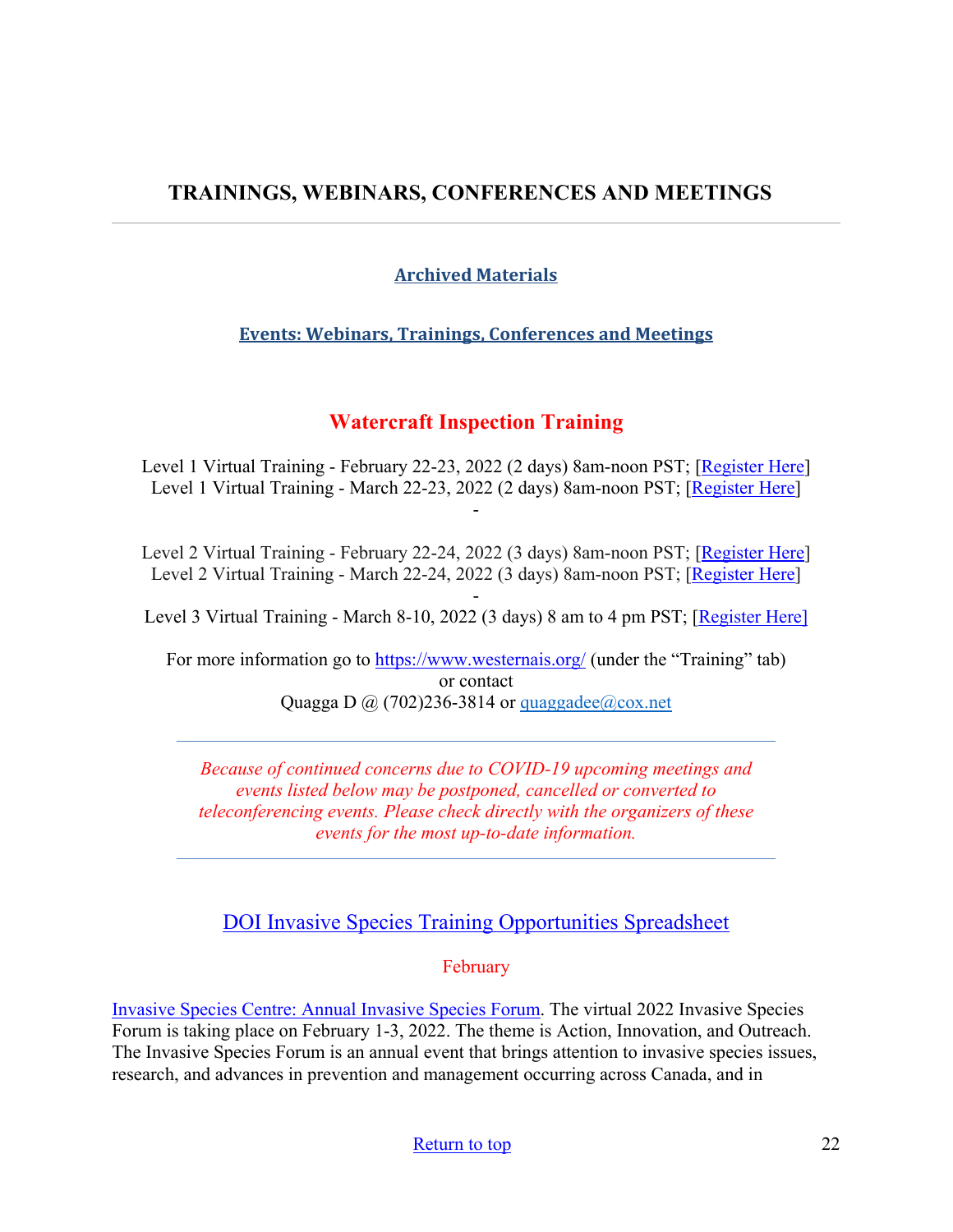neighbouring U.S. States. The Invasive Species Forum will showcase speakers from around the world, on a diverse array of topics

### [2022 Midwest Fish and Wildlife Conference,](http://www.midwestfw.org/html/call-for-symposia.shtml) February 13-16, Des Moines IA

### [INVASIVES 2022 Virtual Forum & AGM](https://pheedloop.com/invasives2022/site/home/)

February 15, 2022 - February 17, 2022

The INVASIVIES Annual Forum & AGM is an exciting opportunity for non-profit organizations, government staff, Indigenous leaders, industry, stewardship groups, academics and more from across the Pacific Northwest region and beyond, to network and share their knowledge and expertise about invasive species. Everyone is welcome.

The INVASIVES 2022 Forum will incorporate a variety of workshops, keynote presentations, plenary and speedy sessions along with plenty of opportunities for networking throughout the event. See what was posted during last year's forum, INVASIVES 2021, on social media by searching the event hashtag #INVASIVES2021

Michigan Invasive Species Program's NotMISpecies Webinar Series: February 16, 2022, 9:00 a.m. to 10:00 a.m ET. - [The AIS-Team: Conservation officers on a](https://register.gotowebinar.com/register/4837962631337528333?utm_medium=email&utm_source=govdelivery)  [mission to prevent invasive species](https://register.gotowebinar.com/register/4837962631337528333?utm_medium=email&utm_source=govdelivery)

NAISMA Webinar February 16, 2022  $\omega$  1:00 pm - 2:00 pm CST - The Power of Ethical [Framing](https://naisma.org/event/webinar-the-power-of-ethical-framing/?utm_medium=email&utm_source=govdelivery) Presented by: Dr. Bret Shaw, Department of Life Sciences Communication & Division of Extension at the University of Wisconsin-Madison, and Tim Campbell, Aquatic Invasive Species Outreach Specialist at the University of Wisconsin Sea Grant Institute Message frames are often used to communicate about invasive species due to the additional meaning they provide. They appear in calls to action like "join the battle against invasive species," "unwelcome exotics," or "Stop Aquatic Hitchhikers." However, little is known about how stakeholders respond to these message frames. This research tested five common message emphasis frames used in invasive species communication. These message frames were placed in social media advertisements about zebra mussels to determine the impact each message frame had on user online behavior.

[National Invasive Species Awareness Week](https://www.nisaw.org/?utm_medium=email&utm_source=govdelivery) February 28, 2022 – March 4, 2022

## March

11th [Annual Columbia Gorge Invasive Species & Exotic Pest Workshop](https://extension.oregonstate.edu/events/2022-invasive-species-exotic-pest-workshop-save-date)

We are excited to announce that our annual invasive species symposium is scheduled for March 3rd, 2022! It will be co-hosted by the Columbia Gorge Cooperative Weed Management Area (CWMA), USDA Animal and Plant Health Inspection Service, the Washington Invasive Species Council, and Washington State University Extension. 2022 Invasive Species & Exotic Pest Workshop Thursday, March 3rd, 2022 10:00am-3:15pm PST Webinar (via Zoom Webinar) Cost: FREE